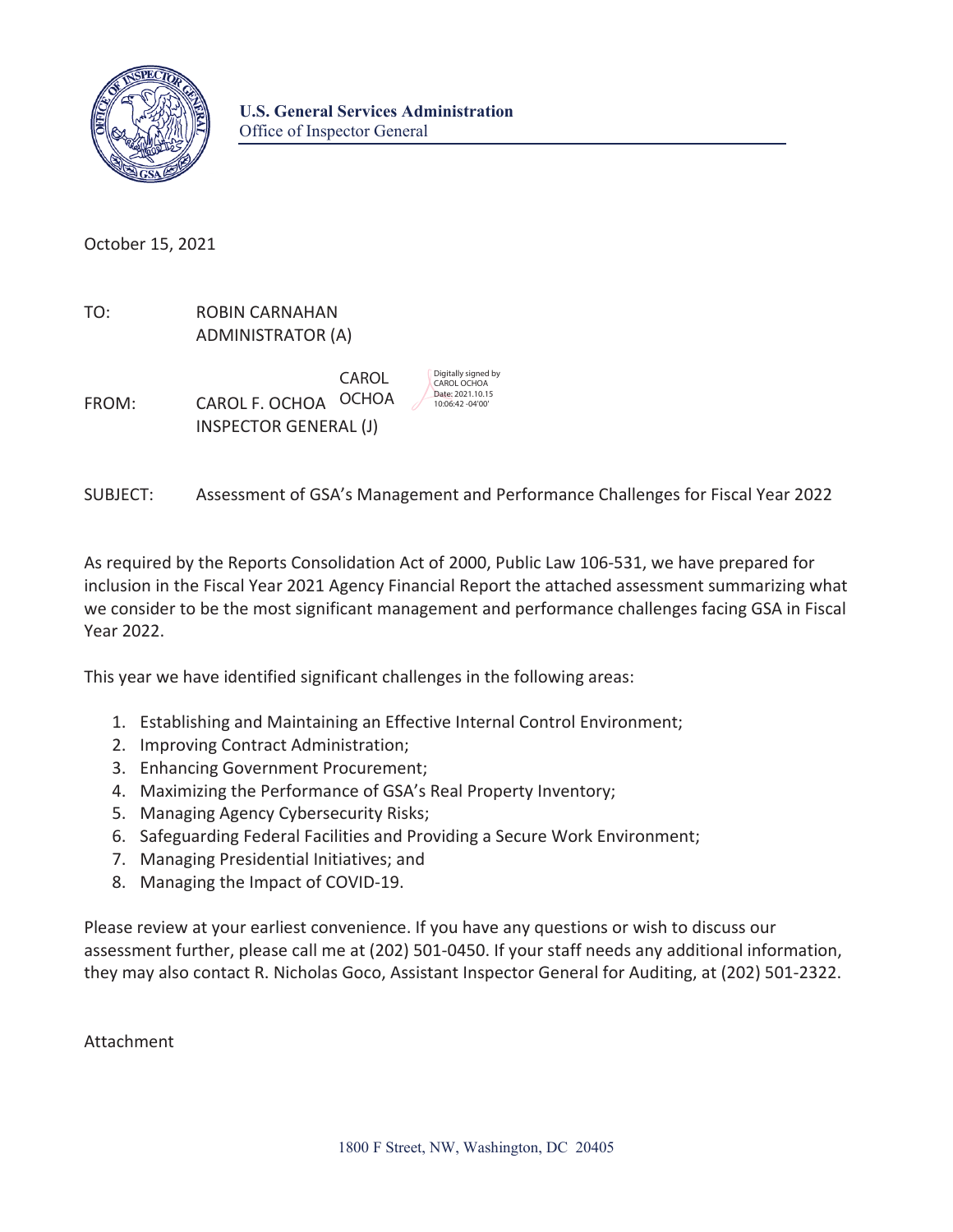# **GSA'S MANAGEMENT AND PERFORMANCE CHALLENGES FOR FISCAL YEAR 2022 OFFICE OF INSPECTOR GENERAL**

# **Challenge 1: Establishing and Maintaining an Effective Internal Control Environment**

The U.S. General Services Administration (GSA) continues to face significant challenges in establishing a comprehensive and effective system of internal control. GSA is required to establish and maintain internal controls through the Federal Managers' Financial Integrity Act of 1982; Office of Management and Budget (OMB) Circular No. A-123, *Management's Responsibility for Enterprise Risk Management and Internal Control*; and the U.S. Government Accountability Office's *Standards for Internal Control in the Federal Government*. However, we remain concerned about GSA's control environment. During Fiscal Year (FY) 2021, our longstanding concerns were amplified by GSA's efforts to interfere with our oversight activities.

#### **Importance of Internal Control**

Internal control is integral to an agency's success. An effective internal control system helps an agency adapt to shifting environments, evolving demands, changing risks, and new priorities. Most importantly, it helps government program managers achieve desired results by providing reasonable assurance that the agency is meeting three fundamental objectives:

- Effectiveness and efficiency of operations;
- Reliability of reporting for internal and external use; and
- Compliance with applicable laws and regulations.

To meet these objectives, management is responsible for designing, implementing, and monitoring control activities to ensure the system of internal control is operating effectively. Internal control must be built into the agency's infrastructure to ensure the proper stewardship of public resources. The system of internal control should be the first line of defense in safeguarding assets and preventing and detecting errors and fraud. Accordingly, management must recognize that internal control is not one event, but a series of actions that occur throughout the entity's operation to achieve its objectives.

#### **Continuing Internal Control Problems**

Since our *Assessment of GSA's Management and Performance Challenges for Fiscal Year 2019*, we have cited pervasive internal control weaknesses as a challenge for GSA. As described in the examples below, this trend continued in FY 2021.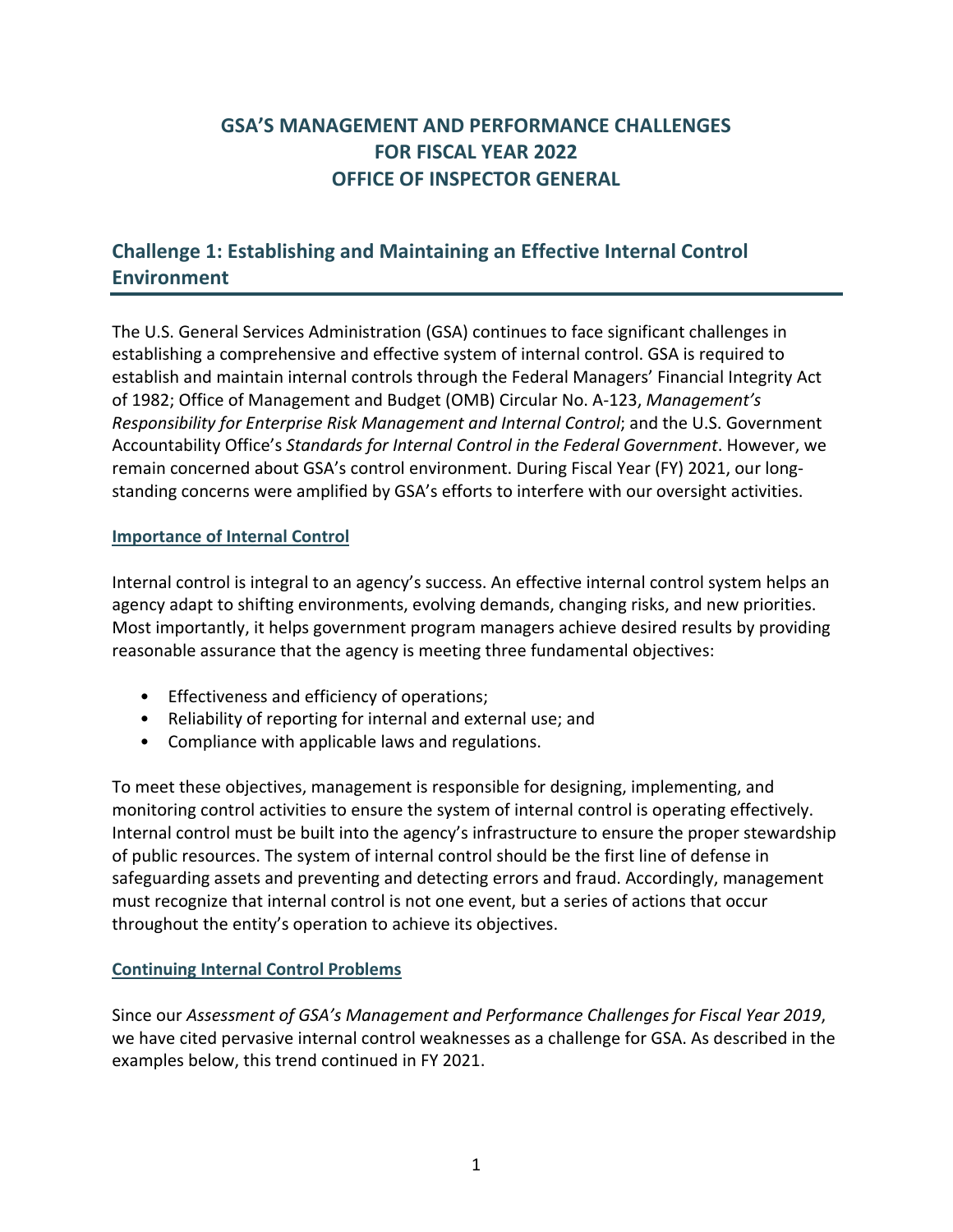is unaware of and does not monitor insider threat risks from employees who receive • In February 2021, we reported that GSA's Insider Threat Program (ITP) is not effectively carrying out its mission because it did not consistently collaborate across GSA to proactively prevent, detect, mitigate, and identify insider threats.<sup>[1](#page-2-0)</sup> For example, the ITP termination proposals but retain access to GSA systems and facilities.

 technology (IT) accounts and recover and destroy Personal Identity Verification (PIV) We also found that the ITP did not effectively monitor insider threat risks related to separated and terminated employees. GSA faces heightened insider threat risks from these employees because it does not consistently deactivate their information cards within required time frames.

Taken together, these deficiencies expose GSA information to theft or loss, facilities to damage, and personnel to actual or threatened harm; and create gaps that can be exploited in other ways to undermine GSA's ability to effectively carry out its operations.

Administration's (FDA's) White Oak Campus in Silver Spring, Maryland.<sup>2</sup> The report • In May 2021, we reported that the Public Buildings Service (PBS) National Capital Region (NCR) failed to manage and oversee buildings services at the Food and Drug included eight findings identifying serious deficiencies in internal controls. Among other things, we reported that PBS NCR is not enforcing the requirements of the Energy Savings Performance Contract (ESPC) task order at the campus. As a result, PBS NCR has no assurance that the contract is achieving the guaranteed cost savings needed to fund the \$1.2 billion contract.

We also reported that, due to mismanagement and lack of oversight of the after-hours operations and maintenance (O&M) services, PBS NCR is charging FDA for overpriced services that are not being provided. Additionally, PBS NCR's lack of effective management and oversight also resulted in deficiencies in campus security; breakdowns in fire, life, and safety services; and the improper destruction of contract file documentation.

 circumvention of federal contract competition requirements. During our audit, we Finally, our report identified a breakdown in internal control that allowed for the found that PBS NCR improperly provided the O&M contractor with the "right of first refusal" for all O&M work on the campus. However, in accordance with the Competition in Contracting Act of 1984 and the competition requirements established in the Federal

l

<span id="page-2-0"></span> <sup>1</sup>*Audit of GSA's Insider Threat Program* (Report Number A190016/I/T/F21002, February 17, 2021).

<span id="page-2-1"></span> <sup>2</sup>*PBS's National Capital Region is Failing to Adequately Manage and Oversee the Building Services Contracts at the FDA's White Oak Campus* (Report Number A190021/P/5/R21003, May 17, 2021).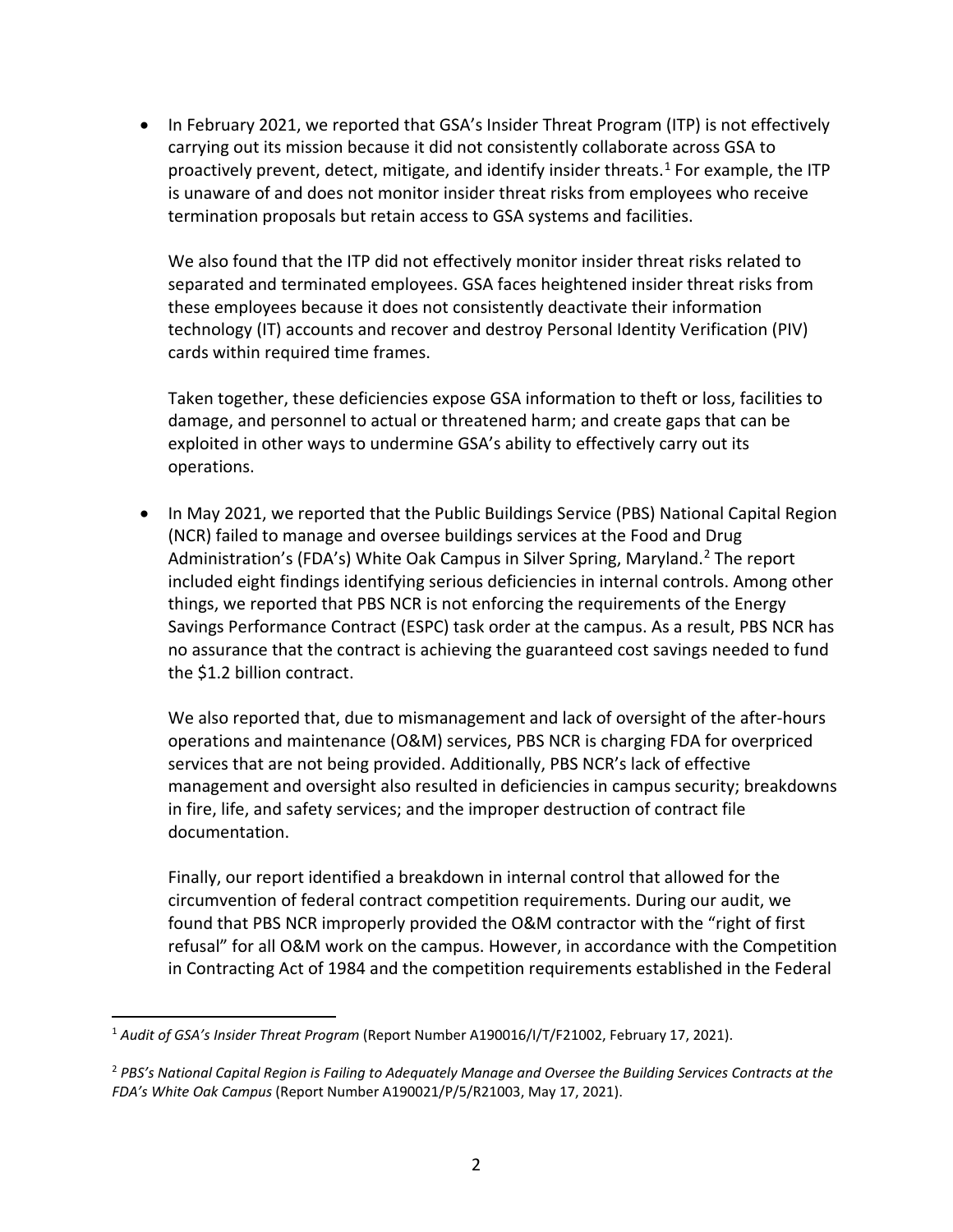Acquisition Regulation (FAR), there is no principle of "right of first refusal" requiring GSA to offer the incumbent contractor new work before seeking proposals from other firms.

White Oak campus, which we identified in a prior audit.<sup>3</sup> Although we brought this issue Accordingly, PBS NCR's use of the "right of first refusal" is improper and violates federal competition requirements. It is also a pervasive problem for task order awards at the to PBS management's attention, PBS NCR refused to take corrective action—a decision that was ultimately upheld by GSA's former Deputy Administrator. The persistent use of the "right of first refusal" points to a failure of internal control that must be addressed by PBS NCR with support from GSA's senior leadership.

#### **Interference with Audit Oversight**

 $\overline{\phantom{a}}$ 

Since we first identified internal control weaknesses as a major management challenge in FY 2018, GSA management has frequently described its actions taken to improve its overall control environment. Among other things, GSA has highlighted its implementation of mandatory internal control training for all Agency employees, heightened focus on audit resolution, and establishment of an internal control working group designed to examine audit findings and develop corrective actions from an Agency-wide perspective.

However, during FY 2021, we reported that GSA was actively engaged in efforts to interfere with our audit oversight of its response to the Coronavirus Disease 2019 (COVID-19) pandemic. These efforts contradict GSA's stated emphasis on improving its internal control environment.

In January 2021, we issued an alert memorandum notifying GSA that its centralized review and approval process of all audit inquiries into its COVID-19 activities compromised the integrity of information provided by GSA personnel.<sup>[4](#page-3-1)</sup> This process caused frequent and unnecessary delays, and likely had a chilling effect on PBS employees' responses. As a result of these efforts, the audit team had little assurance that the responses provided to our inquiries were complete, accurate, and reliable. Additionally, we found that GSA attempted to restrict and limit the audit team's access to information and resources. Taken together, these actions impeded the audit team's ability to identify areas of GSA's COVID-19 pandemic response that should be improved to protect the health of GSA's tenants, employees, contractors, and visitors.

In February 2021, GSA notified us that it ceased the centralized review of GSA personnel's responses to our oversight requests. Nonetheless, GSA's prior efforts to impede our oversight forced the audit team to conduct additional procedures to confirm that the evidence collected during the course of our audit was sufficient and appropriate. As a result, the audit team was

<span id="page-3-0"></span> <sup>3</sup>*PBS National Capital Region's \$1.2 Billion Energy Savings Performance Contract for White Oak was Not Awarded or Modified in Accordance with Regulations and Policy* (Report Number A150009/P/5/R17006, August 24, 2017).

<span id="page-3-1"></span> <sup>4</sup>*Alert Memorandum: GSA Is Impeding Oversight of Its COVID-19 Activities* (Memorandum Number A201018-4, January 15, 2021).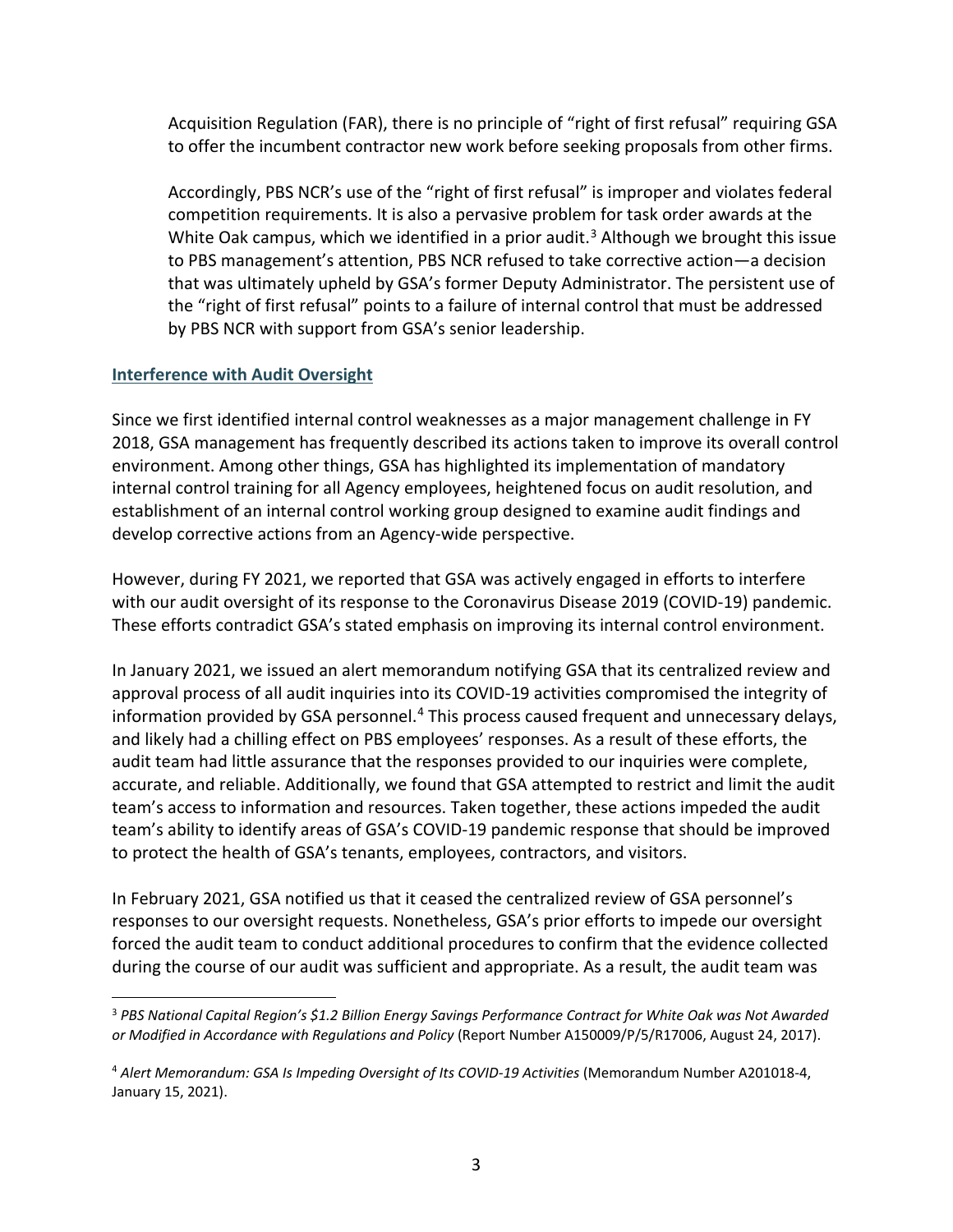compelled to spend additional time performing these procedures, thereby delaying our report—which provided critical information on GSA management's response to the ongoing pandemic—until August 2021.[5](#page-4-0)

 effective and proactive internal control environment across GSA. GSA management should ensure the Agency consistently complies with laws and regulations, produces accurate and In sum, internal control serves as the first line of defense in safeguarding assets and helping managers achieve desired results through effective stewardship of public resources. However, the examples above demonstrate the need for direct management attention to develop a more therefore continue its efforts to implement a more effective system of internal control to reliable reports, and operates effectively.

# **Challenge 2: Improving Contract Administration**

GSA awards contracts annually for the procurement of billions of dollars of products, services, and facilities for federal government agencies. After GSA awards a contract, its work turns to contract administration. Contract administration includes monitoring contractor performance against contract terms, reviewing and approving requests for payment, addressing change orders, and closing out contracts. As noted in our *Assessment of GSA's Management and Performance Challenges for FY 2021*, we continue to find weaknesses in GSA's contract administration, across business lines and contract types.

GSA has taken action to improve contract administration by strengthening policy, addressing performance and training needs of contracting staff, and implementing contract administration process improvements. However, additional action is needed as we continue to identify deficiencies in GSA's contract administration practices.

In FY 2021, our reports cited numerous examples of poor contract and lease administration practices, resulting in violations of laws and regulations, deviations from policies, unfulfilled customer support, and waste of taxpayer funds. For example:

building in Washington, D.C.<sup>6</sup> We found PBS NCR did not award and administer the contract in accordance with FAR and GSA policies. Additionally, PBS NCR did not • In April 2021, we issued an audit report on PBS NCR's award and administration of a contract to replace three cooling towers at the Federal Bureau of Prisons headquarters maintain contract documentation as required, did not follow an internal policy related to staff transitions, and inaccurately reported data on the contract in the Federal Procurement Data System-Next Generation.

<span id="page-4-0"></span>l <sup>5</sup> PBS Did Not Always Follow CDC and Internal Guidance to Limit the Risk of COVID-19 Exposure (Report Number A201018/P/4/R21005, August 26, 2021).

<span id="page-4-1"></span><sup>&</sup>lt;sup>6</sup> Audit of PBS Basic Repairs and Alterations Project: Federal Bureau of Prisons Headquarters (Report Number A200976/P/R/R21002, April 21, 2021).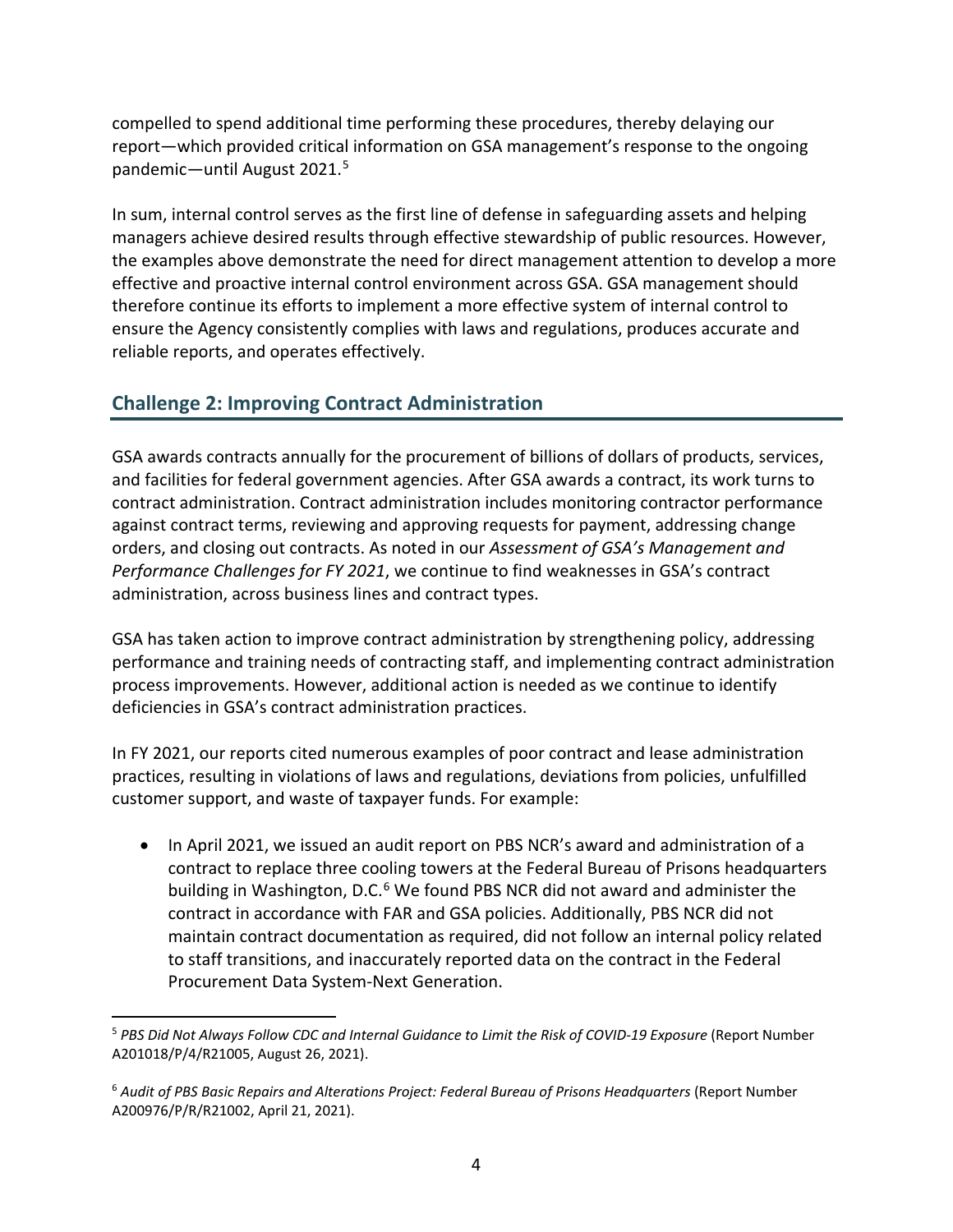In September 2021, we issued an audit report on mismanagement of O&M contracts in PBS's Northeast and Caribbean Region (PBS Region 2).<sup>[7](#page-5-0)</sup> In response to an anonymous hotline complaint, we reviewed PBS Region 2's administration of its O&M contracts and found that PBS Region 2 is not effectively overseeing contractor performance on its O&M contracts. As a result, PBS Region 2 does not have assurance that O&M contractors are providing the services required under their contracts.

Inspections are required to oversee O&M contractors and ensure they are performing their responsibilities under the contract. However, PBS Region 2 contracting personnel either did not inspect the contractors' work or did not perform the inspections properly. Further, PBS Region 2 preventative maintenance records did not always include required information necessary to oversee the O&M contractors' performance.

 • In September 2021, we issued an audit report on the GSA Federal Acquisition Service's vulnerabilities were remediated within the required time frame and permitted the (FAS's) oversight of the security and contract requirements for the USAccess identity and credential management services contract.<sup>[8](#page-5-1)</sup> Our audit found that the USAccess Managed Services Office (MSO), which resides within FAS, in concert with GSA's Office of the Chief Information Security Officer, failed to ensure USAccess IT security USAccess system to operate in violation of GSA IT Security Policy for more than a year.

Additionally, the MSO has not effectively held the USAccess contractor accountable for key IT-security-related performance requirements. The MSO has also displayed insufficient oversight, management, and rigor in developing contract terms. Finally, MSO personnel lack clarity regarding personnel security and other security-related roles, responsibilities, and requirements. As a result, MSO personnel have displayed ongoing confusion and misperceptions about contract requirements.

Taken together, these examples demonstrate that GSA needs to address challenges in how it oversees its contracts. Accordingly, GSA should take comprehensive and proactive steps to improve its oversight of contracts and leases to protect the Agency against the risk of undetected fraud, waste, and abuse and violations of applicable laws and regulations.

# **Challenge 3: Enhancing Government Procurement**

GSA continues to set the strategic goal to establish itself as the premier provider of efficient and effective acquisition solutions across the federal government in FY 2022. As an integral part

<span id="page-5-0"></span> $\overline{\phantom{a}}$  <sup>7</sup>*PBS's Northeast and Caribbean Region is Not Effectively Overseeing its Operations and Maintenance Contracts*  (Report Number A201046/P/2/R21007, September 24, 2021).

<span id="page-5-1"></span> <sup>8</sup>*FAS's Inadequate Oversight of Contractual and Security Requirements Places the USAccess Program at Risk*  (Report Number A190067/Q/T/P21003, September 24, 2021).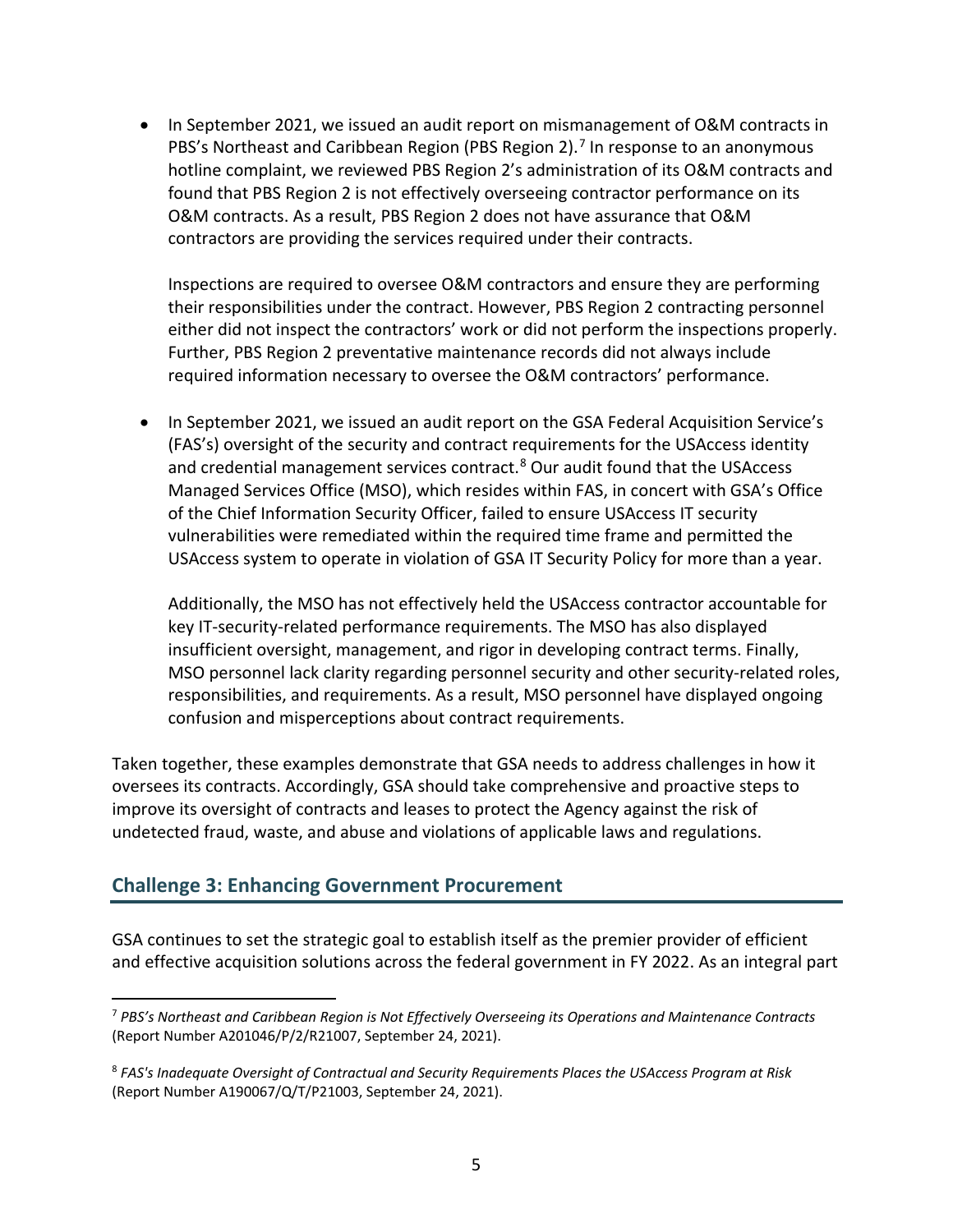of GSA, FAS has significant responsibility in meeting this goal and is undertaking the following acquisition solution initiatives:

- Transforming the Multiple Award Schedules Program (Schedules Program);
- Supply chain risk management;
- Implementing unpriced contracts;
- Implementing procurement through commercial e-commerce portals; and
- Leading the transition to the Enterprise Infrastructure Solutions (EIS) contract.

While the above initiatives are intended to help FAS meet GSA's strategic goal and ensure compliance with recent legislation, the initiatives also significantly change FAS's processes and programs, creating challenges to FAS's ability to meet its mission.

## **Transforming the Schedules Program**

FAS has implemented several initiatives and tools, dating back to 2016, to transform its Schedules Program. These include distinct transformation projects aimed at consolidating schedules, improving pricing using transactional data reporting (TDR), and automating pricing tools. As detailed below, these projects will have a significant effect on the Schedules Program. With the simultaneous deployment of these initiatives and tools, FAS is challenged to ensure they are effectively implemented, managed, and evaluated so that FAS meets its core objective to leverage the government's buying power.

**Consolidated Schedules.** With an intended goal of reducing duplication of services, products, and solutions across multiple acquisition centers, FAS is continuing to consolidate all of its schedules into a single, all-encompassing GSA schedule. At the start of FY 2020, FAS began the consolidation process for new schedule offers, followed by an ongoing conversion of existing schedule contracts that it estimates will take at least 5 years. The expected goal of the consolidation is to reduce the administrative and contractual burden of maintaining multiple contracts and allow schedule contractors to provide "total solutions" without maintaining multiple schedule contracts. Associated challenges include ensuring each surviving consolidated contract is: (1) assigned to an acquisition center with the expertise to administer it properly and (2) evaluated and negotiated in accordance with federal regulations and GSA internal policies. As the consolidation continues through its final phase, which is expected to take multiple years, FAS continues to work through the challenges created by transforming a program as large as the Schedules Program.

**Pricing for Schedule Contracts.** FAS has been changing how it determines fair and reasonable pricing for its schedule contracts. Until recently, FAS negotiated pricing for schedule contracts to achieve the contractors' "most favored customer" pricing and discounts under similar conditions based on its commercial sales. However, FAS has steadily moved away from using commercially comparable pricing and instead has taken steps to base its schedule pricing on government contracts for similar items.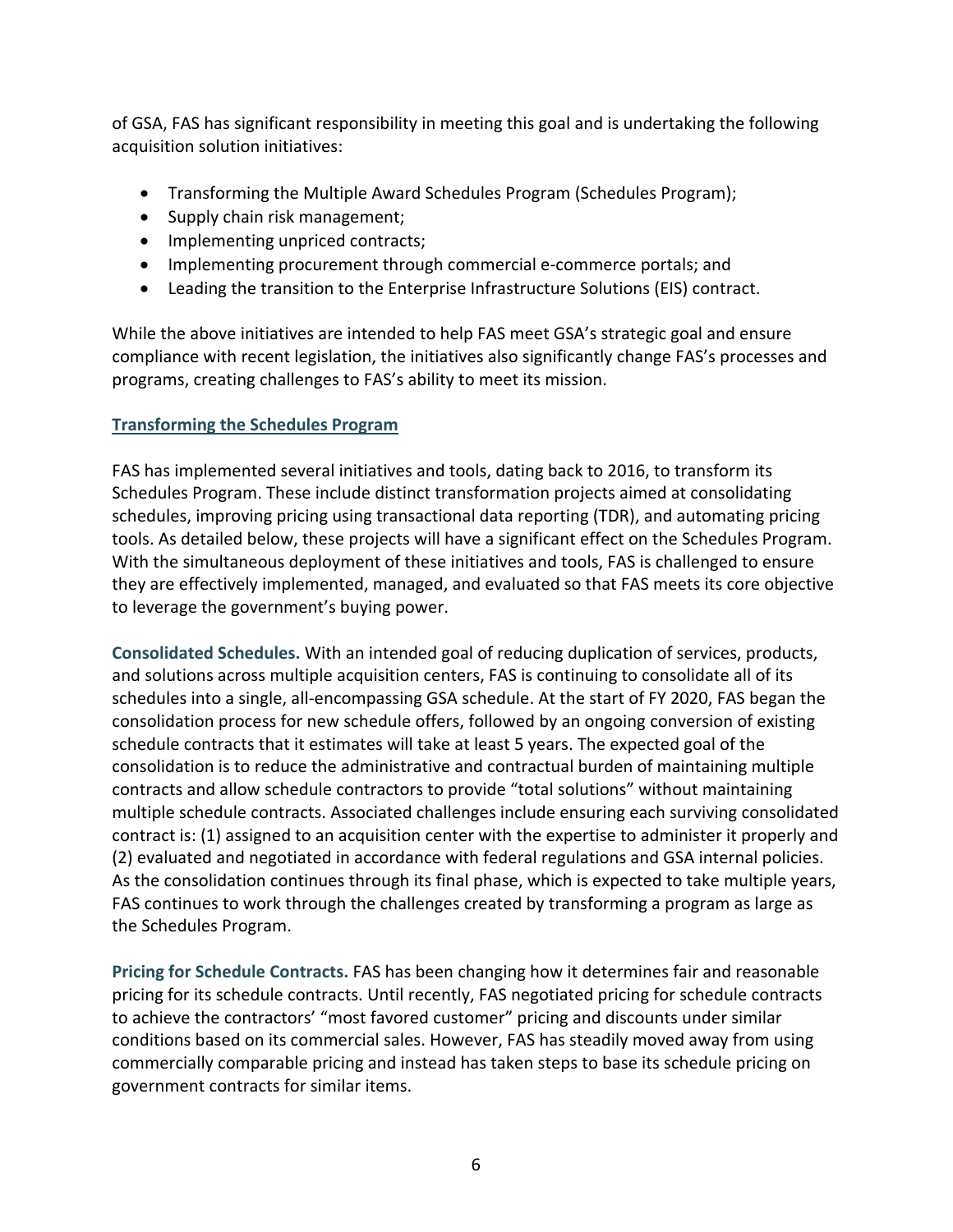In particular, in June 2016, FAS implemented the TDR pilot, with the stated intent to improve taxpayer value by using pricing from prior government procurements as the basis for determining fair and reasonable pricing. When contractors elect to participate in the TDR pilot, they are no longer required to provide Commercial Sales Practices information. Instead, prices are evaluated by prioritizing the use of information that is readily available, including pricespaid information, contract-level pricing information from other schedules and governmentwide contract vehicles for same or similar items, and commercial data sources.

 unreliable, introducing additional risks associated with the potential use of this data. In her In June 2021, we reported that the TDR pilot has yet to accomplish its intended purpose of improving taxpayer value. $9$  Specifically, we found that the TDR data is inaccurate and November 15, 2019, *Response to OIG's Assessment of GSA's Management and Performance Challenges*, *Fiscal Year 2020*, then-GSA Administrator Emily Murphy acknowledged ongoing data quality issues. Similarly, the GSA Senior Procurement Executive's evaluation of FY 2020 performance states, "FAS is waiting for a level of data maturity to provide official policy related to the use of the data."

Nonetheless, GSA extended the TDR pilot through FY 2021 and the GSA Senior Procurement Executive has authorized FAS to consider expanding the pilot. Until GSA restricts access to the TDR data, or the TDR data becomes accurate for procurement decisions, GSA is challenged to ensure that decisions being made using this data, whether at the contractual level or at an aggregate level, are not negatively affected by the data's shortcomings. Use of the inaccurate and unreliable data could skew product or price comparisons and lead to erroneous conclusions and flawed decisions based upon the data.

 In our June 2021 report, we also found that FAS contracting personnel are not using the TDR pricing tools, such as the Contract-Awarded Labor Category Tool on services contracts and the data to make decision that affect pricing. Instead, FAS contracting personnel largely relied on Price Point Plus Portal Tool on products contracts, to make determinations regarding fair and reasonable pricing. These automated pricing tools provide pricing data from government contracts for similar items.

 However, pricing determinations based on this government-only comparison conflict with FAS's objective of negotiating and awarding pricing that results in "most favored customer" status. Achieving "most favored customer" pricing is the basis for how schedule contracts comply with the Competition in Contracting Act of 1984, which requires schedule contract pricing to result in the lowest overall cost alternative. In addition, we found that when contracting officers rely on automated pricing tools for pricing determinations, FAS has not been able to ensure that: (1) contracting officers' use of the tools is compliant with federal regulations, FAS pricing policies, and the intent of the Schedules Program; (2) the data within the tools is accurate and reliable;

 $\overline{\phantom{a}}$ 

<span id="page-7-0"></span><sup>&</sup>lt;sup>9</sup> GSA's Transactional Data Reporting Pilot Is Not Used to Affect Pricing Decisions (Report Number A140143/Q/6/P21002, June 24, 2021).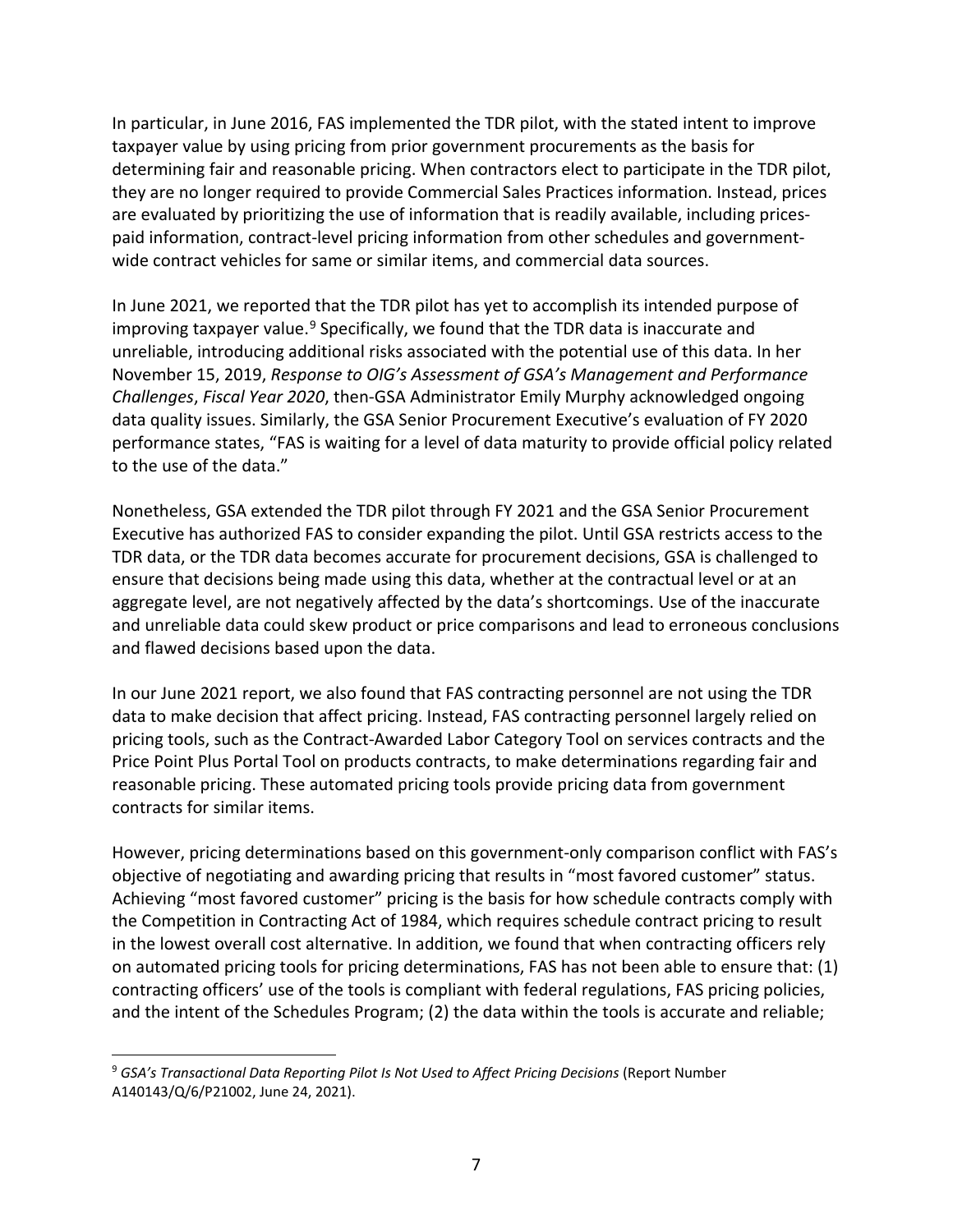and (3) contracting officers are documenting their price analyses in accordance with federal regulations and FAS policy.

Ultimately, due to these issues, we recommended in our June 2021 report that FAS end the TDR pilot. A decision to allow the TDR pilot to continue or expand despite the challenges FAS has failed to overcome in the pilot to date will negatively affect contracting officers' ability to achieve fair and reasonable pricing that results in the lowest overall cost alternative for the government.

## **Supply Chain Risk Management**

 *certain telecommunications and video surveillance services or equipment,* effective August 13, working with contractors that use such products. Section 889, Part B, of the FY 2019 NDAA, system. To comply with Section 889, Parts A and B, of the FY 2019 NDAA, GSA is challenged Section 889, Part A, of the FY 2019 National Defense Authorization Act (NDAA), *Prohibition on*  2019, prohibits the government from purchasing restricted telecommunications equipment or services (prohibited telecom) from certain Chinese telecommunications companies and from effective August 13, 2020, prohibits the government from contracting with any entity that uses telecommunications equipment or services produced by certain Chinese companies as a substantial or essential component of any system, or as a critical technology as part of any with identifying prohibited telecom companies and contractors that should be removed from government-wide contracts.

While GSA has spent significant effort to educate contractors and its workforce about the supply chain threat posed by the prohibited telecom companies, the Agency will remain challenged in implementing Parts A and B of Section 889. The volume of information technology category products available through GSA contracts and online marketplaces is enormous, and detecting nonconforming products is resource-intensive. GSA relies heavily on assertions by the contractors themselves that their products conform to the acquisition regulations, including Section 889.

Highlighting this problem, one recent GSA OIG investigation resulted in a company and seven of its employees being charged with selling Chinese-made surveillance equipment with known cybersecurity vulnerabilities to U.S. government customers who installed them in sensitive facilities. According to the criminal complaint, the company made over \$20 million in federal sales and falsely claimed its products were manufactured at its headquarters in the United States when, in fact, they were made primarily in China. This scheme may have been discovered sooner had GSA performed an onsite visit of the company's purported U.S. manufacturing location. GSA must remain vigilant in prioritizing, developing, and implementing effective supply chain risk management policies, procedures, and practices to prevent and address a compromise of the government supply chain.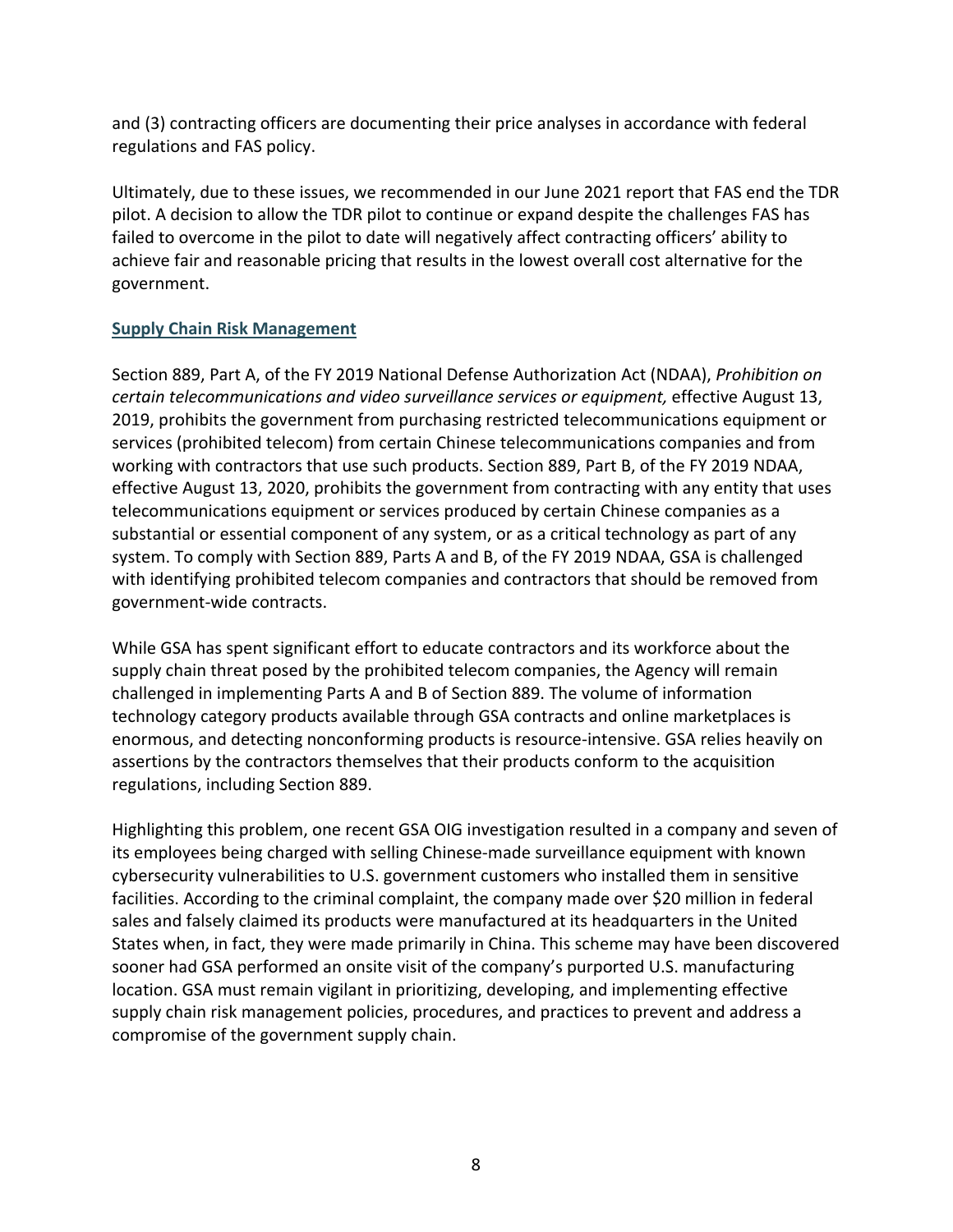#### **Implementing Unpriced Contracts**

 evaluation criterion for contract award. While supporters in the contract community have promoted this as a way to streamline the procurement process and enhance competition, the Section 876 of the FY 2019 NDAA, *Increasing competition at the task order level,* allows for pricing of GSA schedule labor categories to be established at the task order level through competition requirements, rather than at the overall contract level. Section 876 provides that, when issuing a solicitation, GSA would have the discretion not to include price or cost as an establishment of "unpriced" schedule contracts would present a challenge to GSA as it could undermine the basic premise of the Schedules Program and risk taxpayer dollars. GSA is expected to make a definitive decision on implementation of unpriced services related to the Schedules Program in early FY 2022.

#### **Implementing Procurement through Commercial E-Commerce Portals**

 acquisitions. In August 2020, FAS launched a 3-year preliminary test, which FAS calls a proof of Section 846 of the FY 2018 NDAA, *Procurement through commercial e-commerce portal*, requires FAS, in coordination with OMB, to establish a government-wide program to procure products through multiple commercial e-commerce portals. The intent of the program is to enhance competition, expedite procurement, and gather market research for routine commercial acquisitions to enable contracting officers to focus on complex, high-value concept, with three e-marketplace portal providers.<sup>[10](#page-9-0)</sup> As of June 2021, FAS reported \$3.5 million in sales across these three portals. FAS expects sales to reach \$50 million in FY 2022.

The government-wide implementation of commercial e-commerce portals is a complex endeavor, requiring FAS to address multiple challenges as it tests the portals, including:

- • *Use of benchmarks and metrics.* FAS needs effective benchmarks and metrics to the proof of concept.<sup>11</sup> evaluate the results from commercial e-commerce portals. FAS's key performance indicators are categorized into modernize, streamline, analyze, and operate. Our past audit work found it is critical that FAS ensure the e-commerce metrics are well-defined and the underlying data is available, accurate, and reliable for use in and evaluation of
- *Protecting the supply chain.* As stated previously in this challenge, supply chain risk management is a focus in federal requirements. A January 24, 2020, U.S. Department of Homeland Security report highlighted how easily counterfeit and pirated goods can be sold through e-commerce platforms.<sup>12</sup> The report heightened attention to

 $\overline{\phantom{a}}$ 

<span id="page-9-0"></span> $^{10}$  The three portals are Amazon Business, Fisher Scientific, and Overstock.com.

<span id="page-9-1"></span><sup>&</sup>lt;sup>11</sup> Audit of Transactional Data Reporting Pilot Evaluation Plan and Metrics (Report Number A140143/Q/T/P18004, July 25, 2018).

<span id="page-9-2"></span> 12 U.S. Department of Homeland Security report, *Combating Trafficking in Counterfeit and Pirated Goods*.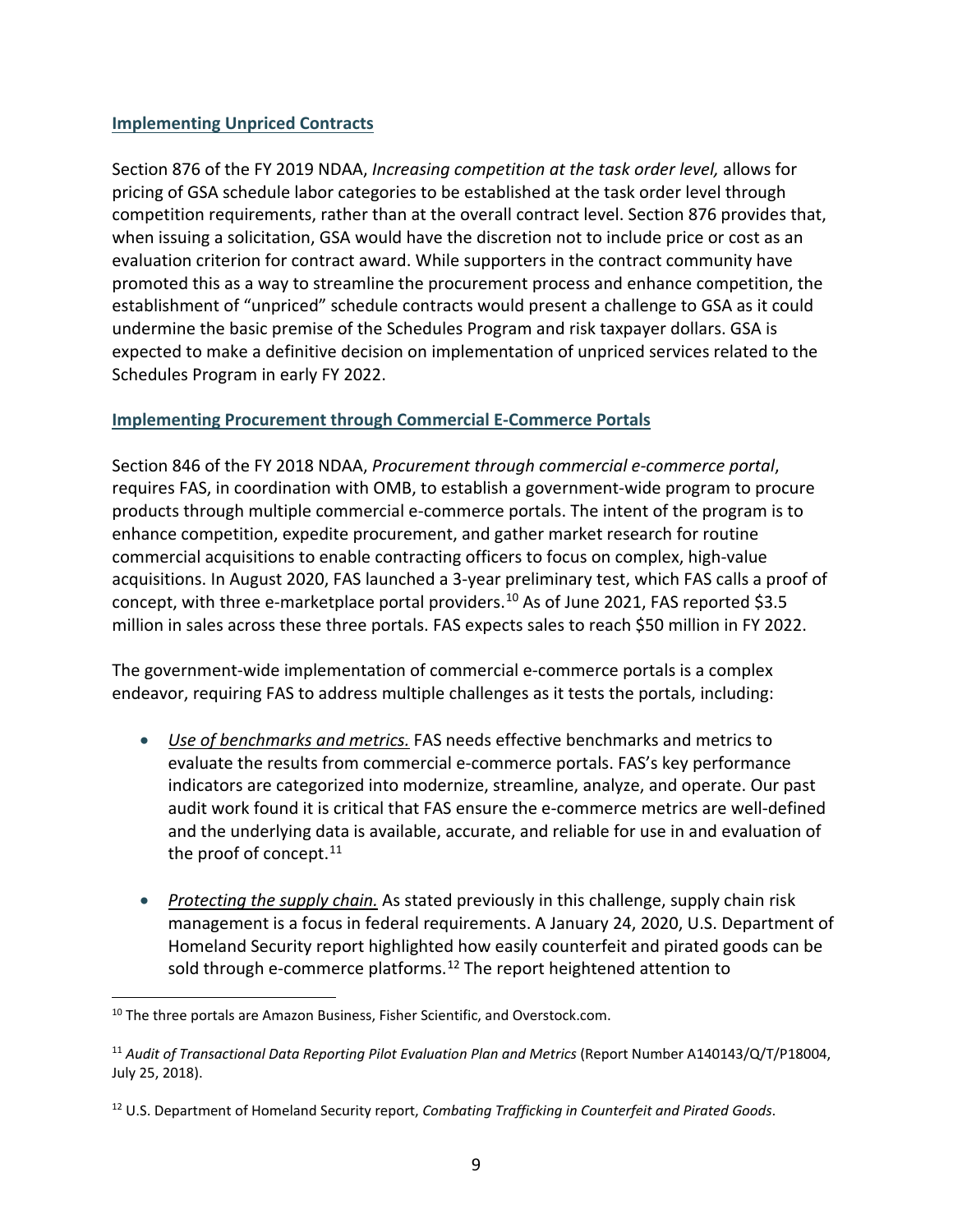chain. counterfeiting and supply chain risk in e-commerce acquisitions. In addition, FAS program personnel expressed difficulty implementing Part B of Section 889 of the FY 2019 NDAA because each agency is to define how to implement this requirement for micro-purchases.<sup>[13](#page-10-0)</sup> With sales expected to grow within the next year, FAS will need to increase its monitoring effort in order to manage the risks involved with the supply

- *Use of e-commerce portal data.* To address concerns from users and third-party vendors about the portal providers' use of purchase data, FAS incorporated the data protection requirements of Section 838 of the FY 2019 NDAA, *Modifications to procurement through commercial e-commerce portals*, into the e-commerce portal solicitation. These requirements prohibit portal providers from providing government sales data to thirdparty vendors to market or price their own goods. In addition, the solicitation specified that the data is proprietary to the government. While these inclusions establish contractual requirements, FAS must monitor and enforce them to ensure the appropriate protection and use of data collected by portal providers.
- e-commerce portals on its existing acquisition programs. While FAS's goal for the e-• *Impact on existing acquisition programs.* FAS must monitor and assess the effects of the commerce program is to capture micro-purchase open market spending, it is possible that the portals could have unintended negative consequences for other acquisition programs.[14](#page-10-1) For example, purchases through these portals cannot exceed the \$10,000 micro-purchase threshold; therefore, the Trade Agreements Act does not apply. This could economically incentivize suppliers to choose the commercial e-commerce portals over FAS's Schedules Program, which must comply with the Trade Agreements Act. FAS will need to assess how the e-commerce program will impact its other contracting programs.

 enters its second to last year, FAS officials must begin to contemplate if and how this program is FAS must consider these challenges and remain vigilant in monitoring the unintended consequences of implementing the commercial e-commerce portals. As the proof of concept made permanent. FAS must also consider how e-commerce affects its other purchasing programs and how to structure the program to adopt evolving e-commerce offerings.

l

<span id="page-10-0"></span><sup>&</sup>lt;sup>13</sup> A micro-purchase is an acquisition of supplies or services using simplified acquisition procedures below an established dollar threshold.

<span id="page-10-1"></span> $14$  Open market spending is the purchase of items outside of a government contract vehicle, such as the GSA schedules, blanket purchase agreements, etc.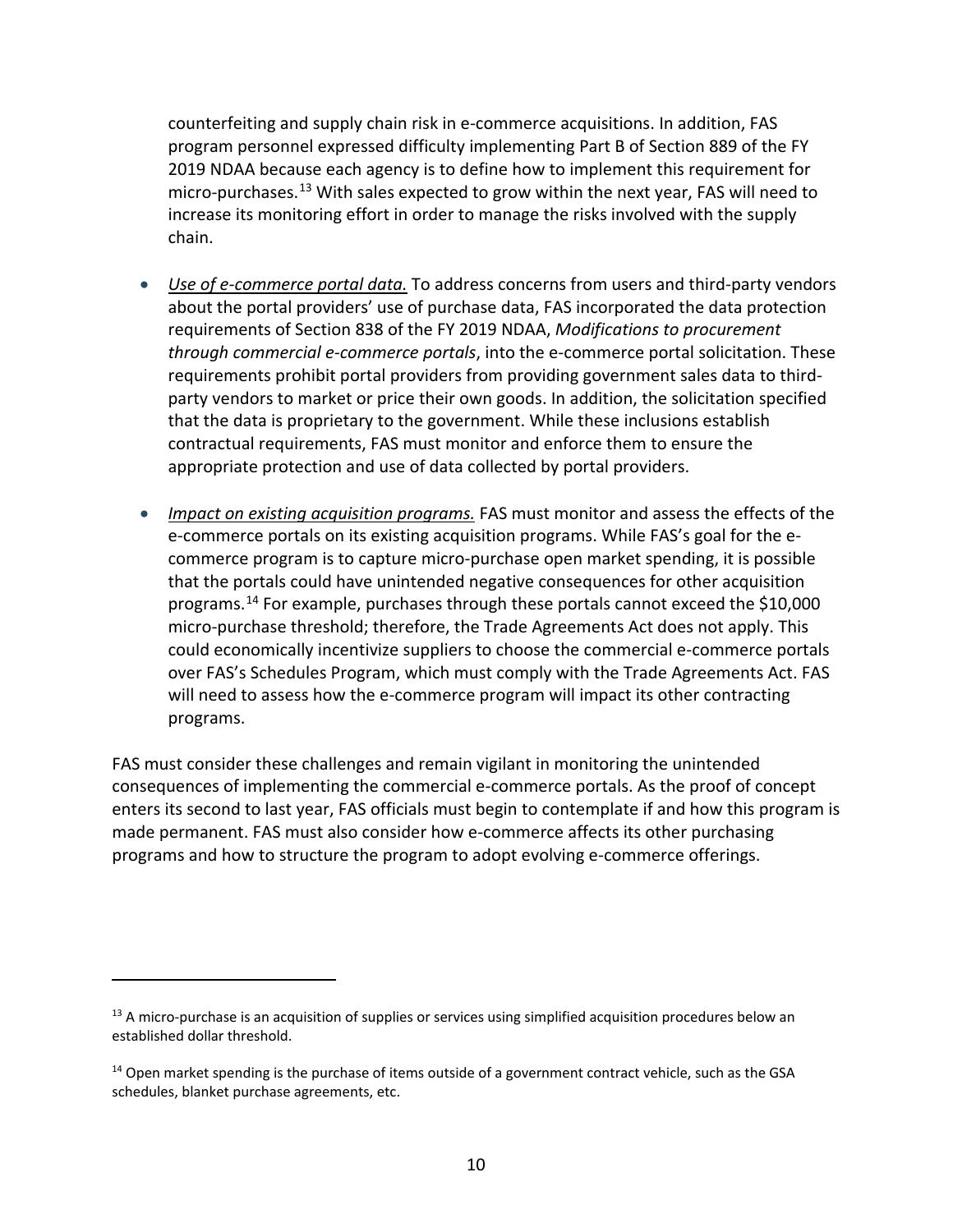# **Leading the Transition to the Enterprise Infrastructure Solutions Contract**

and modernize federal IT.<sup>15</sup> FAS is leading the government-wide transition from the expiring Networx telecommunications and IT infrastructure contracts to the new EIS contract. EIS is a 15-year, \$50 billion contract that provides customer agencies with common telecommunication services and IT infrastructure such as voice, cloud services, call and data centers, satellites, and wireless services. To reduce overlap and duplication, EIS aims to consolidate offerings currently provided by national and regional contracts and leverage the government's buying volume to reduce prices. Additionally, customer agencies are using the transition to EIS as an opportunity to enhance cybersecurity

Since the transition began in April 2016, FAS has encountered significant challenges in its efforts to move customer agencies to EIS. From delays in awarding the EIS contract to issues with administering a task order meant to provide direct support to customer agencies, these challenges substantially affected FAS's ability to transition more than 200 customer agencies by the initial March 2020 deadline. As a result, in December 2018, FAS announced that it was extending the legacy contracts and the transition deadline by 3 years to May 2023 to allow more time for transition execution.

Despite the extension, interim transition deadlines continue to pass without much progress. The most recent deadline was for customer agencies to have completed 50 percent of their transitions—as measured by disconnections—by March 31, 2021. However, only 18 percent of customer agencies met that deadline.

 enforce the eligibility conditions for continued use of the extended Networx contracts. The In March 2020, FAS issued a *Project Plan for Closeout of EIS Transition* to mitigate risk and plan's goal is to ensure all services disconnect from the Networx contracts by May 2023. In May 2021, FAS made two notable revisions to the *Project Plan for Closeout of EIS Transition*. First, in FY 2022, FAS will no longer accept any modifications—without exception—to the expiring contracts. Second, when multiple agencies failed to make adequate transition progress, FAS adjusted its phased approach to limit the use of the Networx contracts by removing agencies that did not meet critical milestones from the Networx Authorized Users List.

As FAS tracks agencies' progress, it will know which agencies are at risk of not completing transition by the deadline. FAS stated that under "extreme circumstances," it may approve a limited number of agencies to use an "Emergency Action Period" that would allow use of the expiring Networx contracts from October 1, 2022, to May 31, 2023. FAS provided customer agencies with four acquisition strategy options to mitigate the risk of service disruption if services do not fully transition by May 31, 2023.

To ensure the success of its *Project Plan for Closeout of EIS Transition*, FAS must enforce the actions outlined in the plan to compel agencies to execute their transitions, such as revising the

<span id="page-11-0"></span> $\overline{\phantom{a}}$ <sup>15</sup> American Technology Council's *Report to the President on Federal IT Modernization* (December 13, 2017).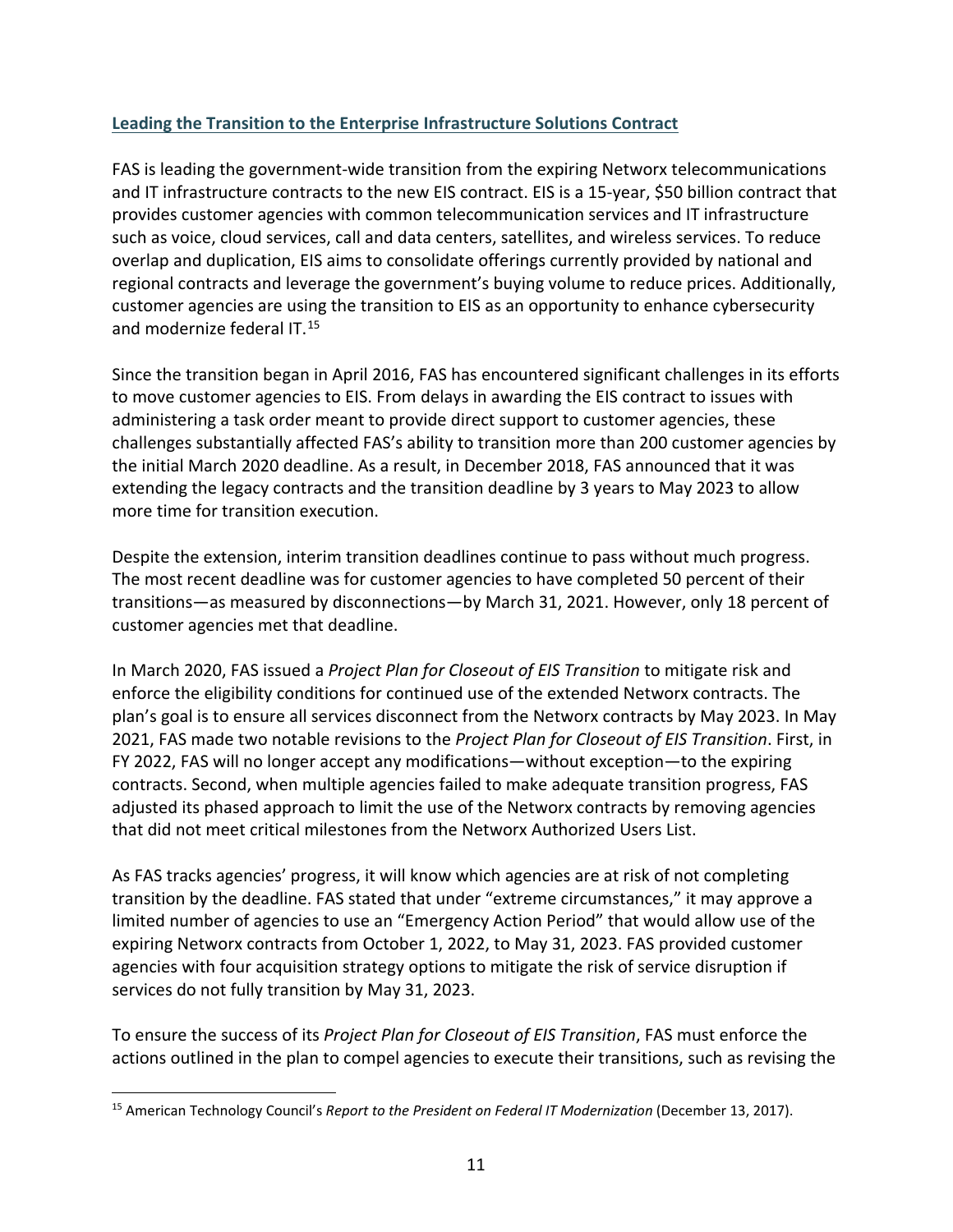efforts to support the timely transition in order to realize EIS's potential cost savings and to Networx Authorized User List removal phases. FAS must continue to assess and adjust its reduce the expense of administering both contracts simultaneously.

# **Challenge 4: Maximizing the Performance of GSA's Real Property Inventory**

PBS must maximize the performance of its real property inventory in order to provide its tenant agencies with space that meets their needs at a reasonable cost to American taxpayers. To achieve this goal, PBS should plan the best approach to reduce and consolidate space, reduce leasing costs, and meet O&M needs of increasingly aging buildings. Further, GSA must properly administer the capital construction program and ensure effective management of energy and utility contracts.

## **Reducing and Consolidating Space**

 In FY 2022, PBS must continue to maximize the performance of its real property inventory in *Performance Plan* include a focus on reducing vacant space in inventory and footprint order to save taxpayer money. To achieve this goal, PBS's strategic objectives in its *Annual*  optimization.

 leased assets with a total rentable workspace of 370 million square feet. As part of its plans to drive savings across the federal government, PBS has emphasized reductions to the leased For FY 2022, PBS projects that its overall portfolio will consist of more than 8,800 owned and space in PBS's portfolio. PBS intends to continue these space reduction efforts through optimization of the federally owned real property inventory and pursuit of consolidation opportunities within the leased inventory, emphasizing higher utilization rates.

 space. While PBS is aware of challenges stemming from reduced space requirements, officials However, uncertain future space requirements and the implementation of more liberal workfrom-home policies will challenge PBS's ability to maximize the performance of its real property inventory. Accordingly, PBS will need to work closely with customer agencies to adjust to evolving space requirements. For example, PBS officials in the Rocky Mountain Region stated that PBS may be downsizing space and increasing lease buyouts post-COVID-19 due to increased telework. Also, PBS NCR officials expressed concern that agencies may seek reductions to their space in federally owned buildings as they increase telework and use less told us that agencies are currently unwilling to make those decisions because they do not know what their post-COVID-19 environment will look like.

As part of its FY 2022 planning efforts, PBS stated that it is identifying consolidation opportunities within its real property inventory. PBS will identify opportunities through surveys and studies, partnering with customer agencies, and through Agency initiatives. Projects selected will vary in size by location and agency mission and operations; no single project will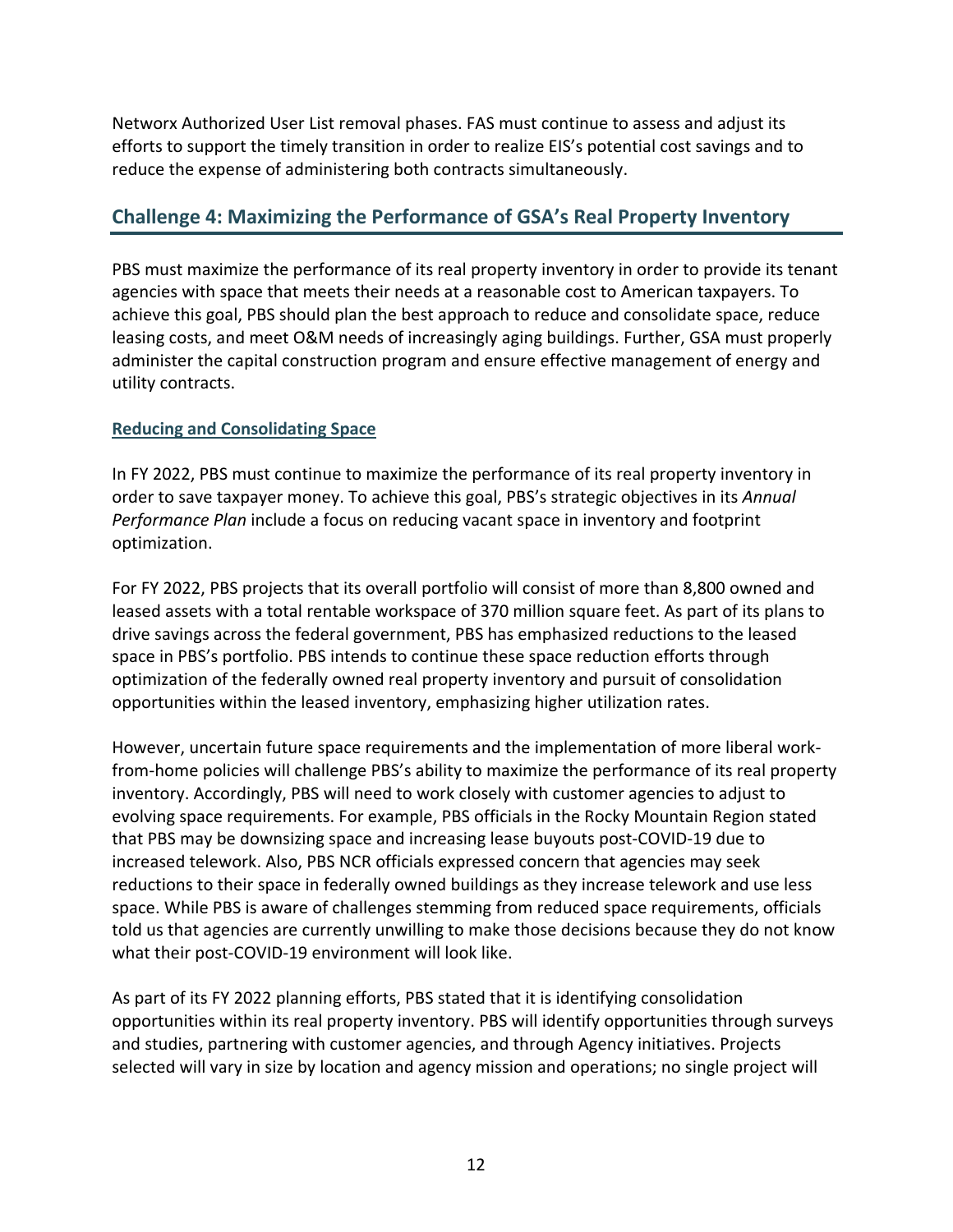exceed \$20 million in GSA costs. PBS continues to favor an office utilization rate of 130 usable square feet per person or less and a total project payback period of 10 years or less.

 In FY 2014, PBS implemented its Consolidation Activities special emphasis program, aimed at helping agencies reduce their reliance on costly leased space to meet long-term housing requirements by developing strategies to use space more efficiently and maximize use of the existing federally owned inventory. According to PBS, GSA has received \$296 million in support of the Consolidation Activities program since its inception in FY 2014; through FY 2019, that support has funded 81 projects. However, since FY 2019, PBS has not received its requested funding of \$195 million for its Consolidation Activities program. Without funding for the Consolidation Activities program, PBS faces a host of challenges as it implements initiatives and works to obtain the desired reductions in space.

# **Reducing Leasing Costs**

PBS is focused on achieving taxpayer savings by establishing longer firm-term leases, negotiating favorable rates, reducing rentable square feet, and utilizing GSA's Total Workplace program. The PBS Office of Leasing wants to get more favorable rates with long-term leases, but a longer-term lease has a higher chance that the lessee might want to leave before the lease is up, which would potentially cost GSA money. According to GSA's *FY 2022 Congressional Justification*, approximately 45 percent of PBS's leases will expire by FY 2026.

 In FY 2018, PBS initiated its *Lease Cost Avoidance Plan* to replace leases and restructure the PBS lease portfolio, with a goal of \$4.7 billion in savings. The plan consists of three elements:

- Replace expiring leases with leases for less square footage through space consolidations and moves to federally owned space;
- Achieve savings through replacing at least 80 percent of expiring/short-term leases with long-term leases; and
- Ensure that occupant agencies are provided flexible lease solutions at more efficient sizes to accommodate agencies' future space requirements.

 *Strategy*. In FY 2020, the expansion of telework due to the onset of the COVID-19 pandemic created a challenge for PBS to examine additional leasing strategies. The future state of GSA's In FY 2019, this approach was incorporated into PBS's *Real Estate Investment and Savings*  lease portfolio will be shaped by how agencies plan to return to workspaces. GSA anticipates further potential reductions in space as agencies' expansion of maximum telework could reduce the demand for federal real estate.

We have documented additional challenges PBS will have in implementing its strategies. In our June 2020 report on lease extensions and holdovers, we found that although PBS has taken a number of steps to reduce its use of extensions and holdovers and encourage the use of more economical long-term lease agreements, PBS leasing staff face obstacles in implementing these steps and using the simplified lease process it established to more quickly award small and less-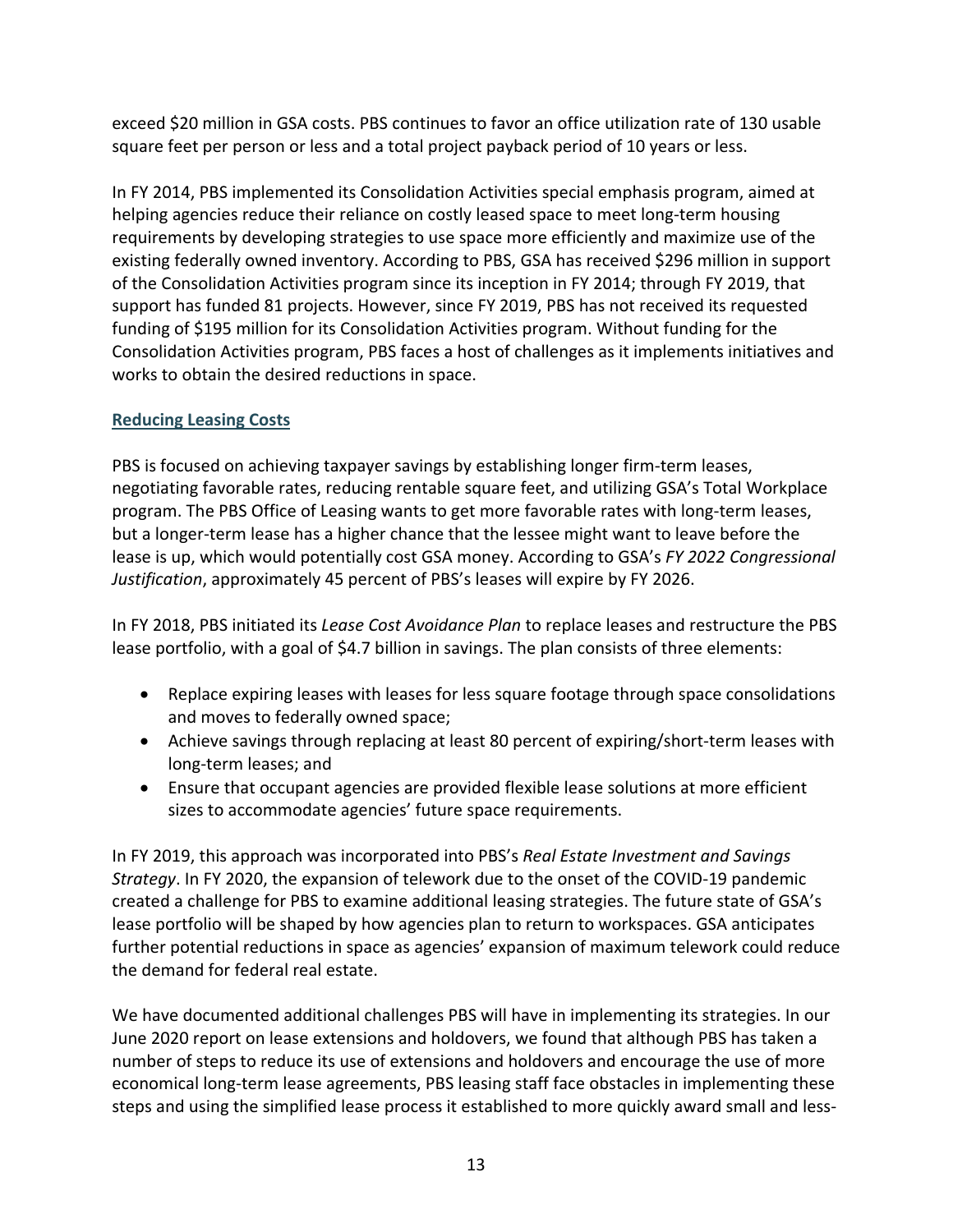lease actions and increased the likelihood that PBS will have to enter into costly extensions or complicated leases. [16,](#page-14-0)[17](#page-14-1) The short-term nature of extensions and holdovers often limits GSA's ability to obtain favorable contract terms, resulting in higher leasing costs. PBS's issues in adhering to the guidance and using the simplified leasing process have contributed to delays in holdovers.

In our *Assessment of GSA's Management and Performance Challenges for FY 2021*, we noted issues in GSA's management of leases. In response, PBS stated that it implemented robotic process automation in the leasing program, which it estimates will save 10,000 labor hours by standardizing processes.<sup>18</sup> PBS stated that robotic process automation was implemented to increase capacity that can be redirected to higher-value work.

 PBS has continued to limit the level of lease holdovers to 1 percent or less, showing no increase Moreover, according to PBS, it has divided contract administration into three zonal centers of expertise, resulting in streamlined operations and improved accuracy and timeliness of lease payment processing. Additionally, PBS created a new Simplified Lease Acquisition Template model. The new model minimizes the level of effort required to complete smaller acquisitions. relative to the overall size of the portfolio.

 Notwithstanding these new processes and the streamlined operations, GSA may be faced with a lower demand for space and potential lease cancellations due to the expansion of telework. Uncertainties in leasing related to the COVID-19 pandemic will only increase the challenges already facing PBS in reducing leasing costs.

## **Meeting the Operations and Maintenance Needs of Federal Buildings**

 and recent Office of Inspector General audit findings on weaknesses in PBS's oversight of its PBS's management of building operations includes overseeing O&M and repair of federally owned facilities. O&M costs cover maintaining mechanical, electrical, plumbing, and other building control systems, and performing repairs. In FY 2020, PBS's portfolio included over 1,600 federally owned assets with approximately 183 million square feet of owned space. The average age of GSA buildings is 49 years old. PBS's increasing deferred maintenance backlog O&M management demonstrate that PBS continues to face significant challenges to meet its O&M needs.

<span id="page-14-0"></span> $\overline{\phantom{a}}$  <sup>16</sup>*Audit of PBS's Lease Extensions and Holdovers* (Report Number A190033/P/R/R20007, June 22, 2020).

<span id="page-14-1"></span> $17$  A holdover is created when the tenant agency continues to occupy the space beyond the expiration date of the lease term despite the government having no contractual right to occupy the space. The holdover allows the tenant agency to remain in the space while PBS seeks a long-term solution.

<span id="page-14-2"></span> $^{18}$  Robotic process automation is a business process technology that automates manual tasks that are largely rules- based, structured, and repetitive using software robots, also known as bots. Robotic process automation tools map a process for a bot to follow, which allows the bot to operate in place of a human.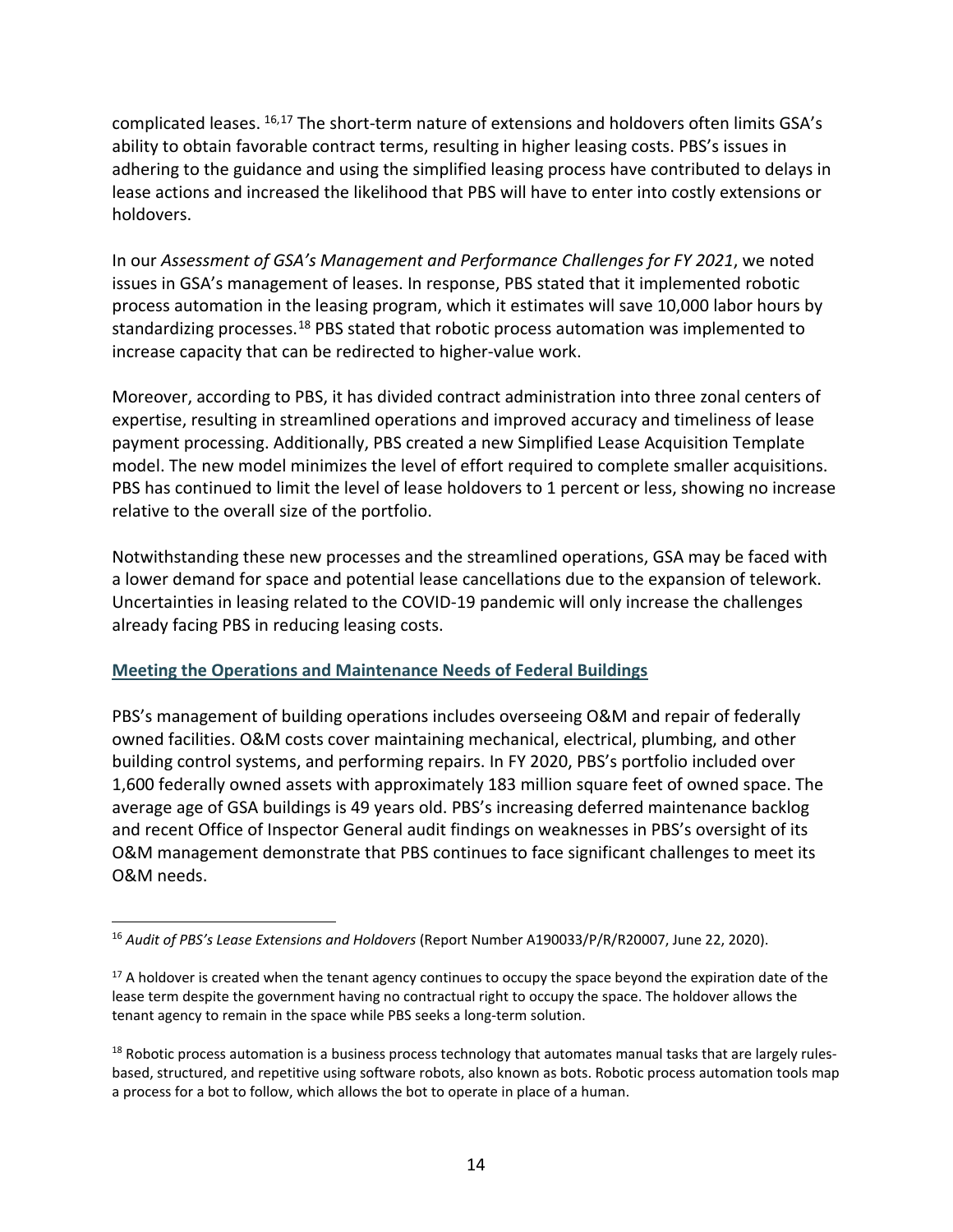Deferred maintenance is defined as maintenance and repairs that are not performed when scheduled or delayed for a future period. These are activities categorized as preventive maintenance; replacement of parts, systems, or components; and other activities needing to be performed immediately to restore or maintain the building inventory in an acceptable condition.

As shown in *Figure 1*, GSA has reported steadily rising estimated deferred maintenance costs since FY 2016. In its *2020 Agency Financial Report*, GSA reported approximately \$2.53 billion in total estimated costs of deferred maintenance and repairs (deferred maintenance) for its building inventory. This was a 31 percent increase from FY 2019 and a 106 percent increase from FY 2014.



**Figure 1 – GSA's Estimated Deferred Maintenance Costs, Fiscal Years 2014–2020** 

 In accordance with 40 U.S.C. 592, PBS funds its repair needs and all of its real property activities through the Federal Buildings Fund. The Federal Buildings Fund operates as a revolving fund, whereby building operation expenditures are financed through fund deposits; however, unlike typical revolving funds, it is subject to annual enactment of new obligational authority by Congress. As part of the annual appropriations process, Congress authorizes Federal Buildings Fund funding for GSA's operations and repair and alterations functions. Since FY 2015, GSA has received approximately 62 percent of its requests for new obligational authority for funding of minor and major repairs and alterations, on average.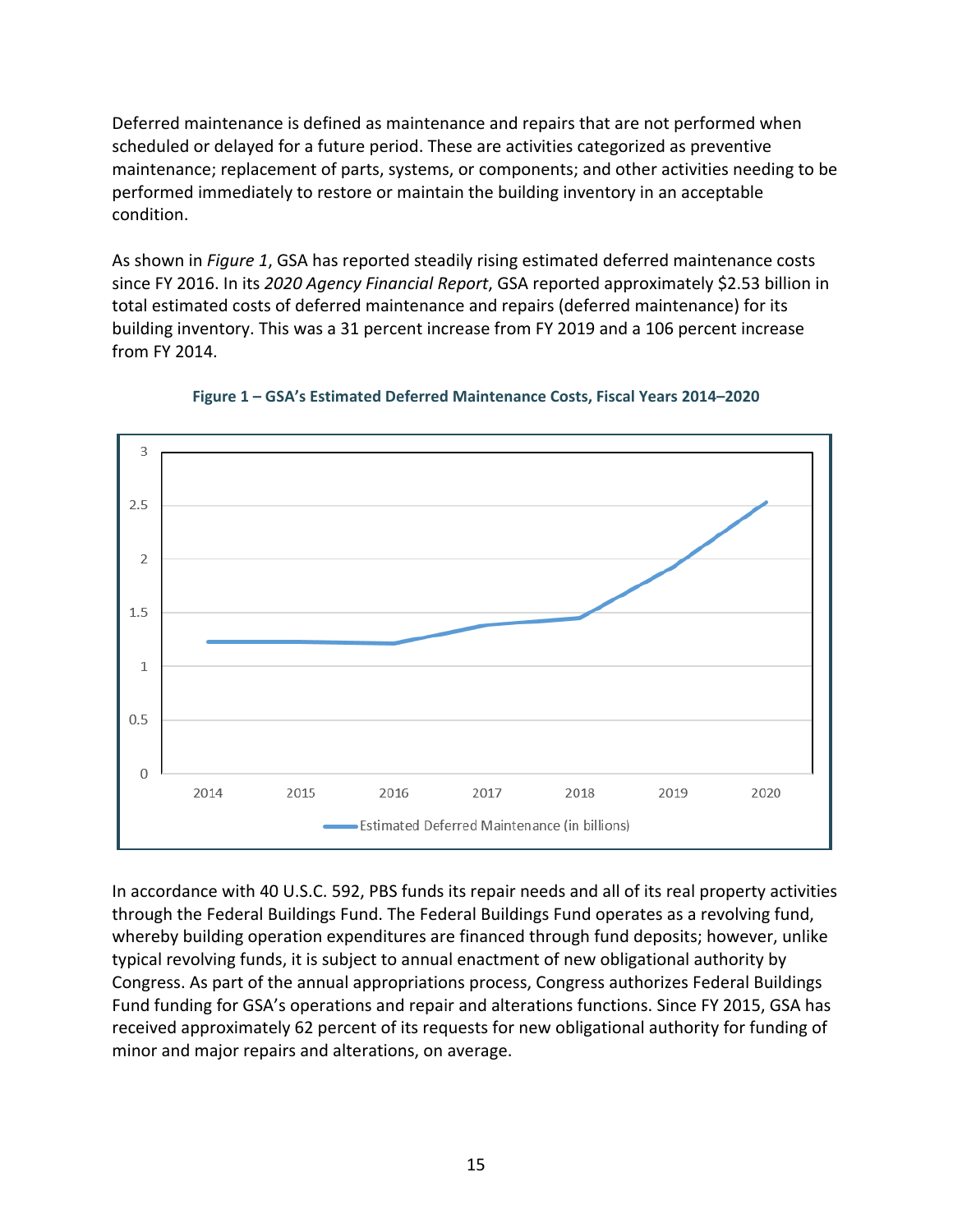In a September 2021 audit of the PBS O&M program's effectiveness in managing deferred maintenance, we found that the accuracy of GSA's reported deferred maintenance cost estimate is affected by data shortcomings and errors.<sup>19</sup> Specifically, estimates generated by PBS's Building Assessment Tool, which are used to report GSA's estimated deferred maintenance, are inaccurate and include duplicative estimate costs. In addition, we found that while PBS does have a national maintenance strategy associated with its Capital Investment and Leasing Program, this strategy has not been effective to reduce its deferred maintenance backlog.

 maintenance, PBS needs to improve its national strategy to place a greater emphasis on its As a result, PBS is vulnerable to rising maintenance and repair costs and an increased risk of building system failure, accelerated deterioration of systems and structures, and potential life safety hazards. In order to properly address its challenge of ever-increasing O&M deferred growing list of immediate liabilities by prioritizing O&M projects to reduce them from the backlog.

 through the Strategy Acquisition for Quality Services, which will reduce its costs and PBS has previously identified contract administration inconsistencies in its inspection processes of these systems throughout its service centers. In our *Assessment of GSA's Management and Performance Challenges for FY 2021*, we identified O&M as a management challenge. In response, PBS stated that it was "aggregating its operations and maintenance contracts administrative burden, while gaining consistency in contract administration practices such as inspection services."

in northern New Jersey and Manhattan, New York.<sup>20</sup> We initiated the audit in response to an However, recent audits have identified issues with the oversight and management of O&M contracts. For example, in September 2021, we reported on mismanagement of O&M contracts anonymous hotline complaint about PBS Region 2's management of its O&M contracts.

 We found that PBS Region 2 was not effectively overseeing contractor performance on its O&M contracts. As a result, PBS Region 2 does not have assurance that O&M contractors are providing the services required under their contracts. Inspections are required to oversee O&M contractors and ensure they are performing their responsibilities under the contract. However, PBS Region 2 contracting personnel either did not inspect the contractors' work or did not perform the inspections properly. In addition, PBS Region 2 preventative maintenance records did not always include required information necessary to oversee the O&M contractors' performance.

 $\overline{\phantom{a}}$ 

<span id="page-16-0"></span><sup>&</sup>lt;sup>19</sup> Audit of the Public Buildings Service's Effectiveness in Managing Deferred Maintenance (Report Number A190066/P/2/R21009, September 30, 2021).

<span id="page-16-1"></span> <sup>20</sup>*PBS's Northeast and Caribbean Region is Not Effectively Overseeing its Operations and Maintenance Contracts*  (Report Number A201046/P/2/R21007, September 24, 2021).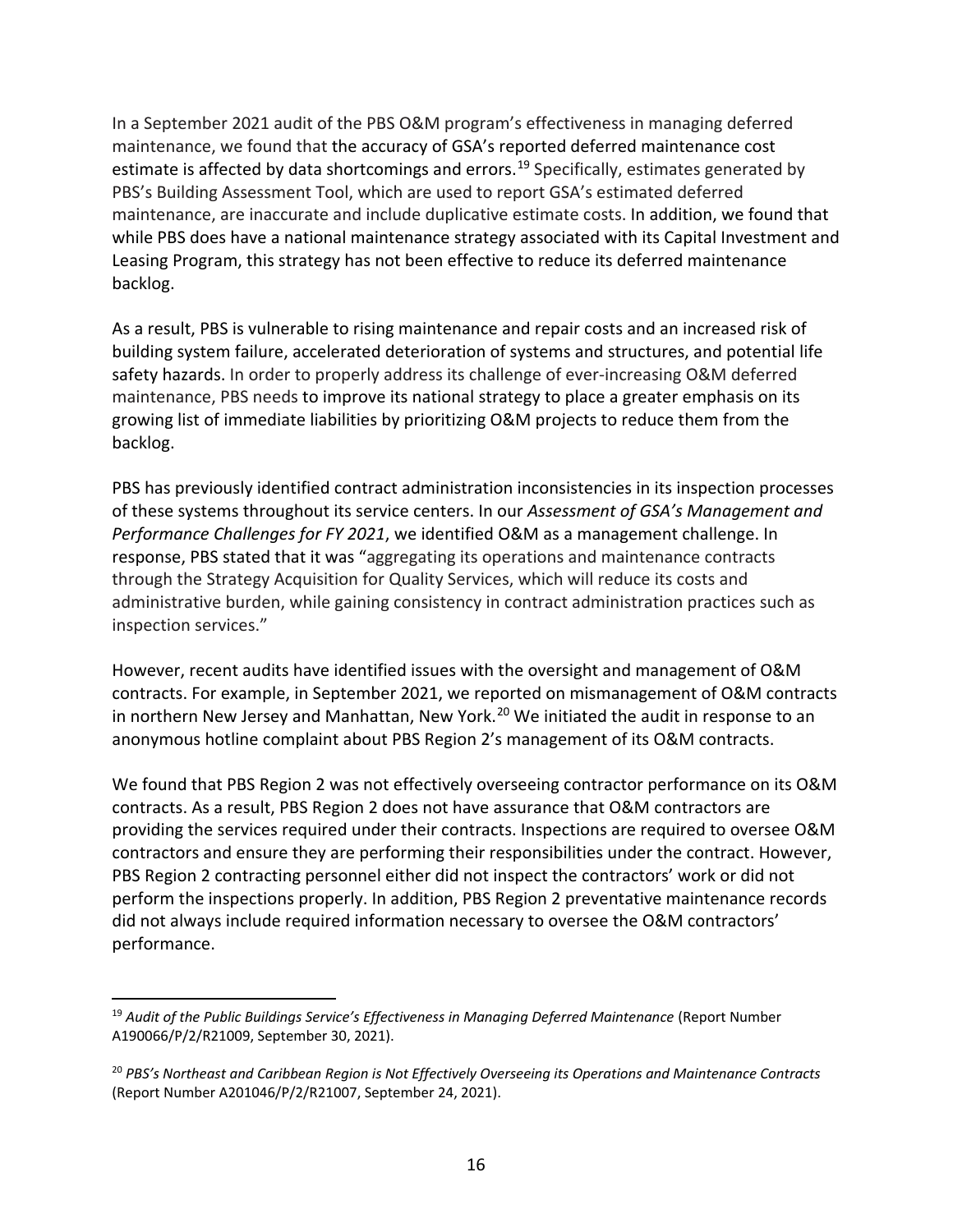We also found similar issues on a Region 2 repair and alteration project. In June 2021, we issued an audit report on PBS Region 2's \$1.8 million basic repairs and alterations project to upgrade three passenger elevators at the United States Court of International Trade building in New York, New York.<sup>21</sup> We found that PBS Region 2 did not award and administer the project contract in accordance with applicable regulations and GSA policies. Although these deficiencies in contract award and administration did not adversely affect the project, they could have caused project delays and potential claims.

 year and the availability of congressionally approved funding remains at an average of approximately 62 percent. PBS's increasing deferred maintenance backlog, and the weaknesses In sum, PBS's costs for deferred maintenance for its O&M expenses have increased year over in its oversight and management of its O&M contracts highlighted by our recent audit findings, demonstrate that PBS continues to face significant challenges to meet and manage its O&M needs.

# **Administering GSA's Capital Construction Program**

 $\overline{\phantom{a}}$ 

PBS's Office of Design and Construction is responsible for leading PBS's capital construction program and supports GSA's regional offices in new construction, major modernization, and other capital construction projects, from pre-planning through commissioning.<sup>22</sup> As of August 2021, PBS had \$11.5 billion in active capital construction projects. Due to internal resource limitations, PBS faces challenges in delivering these projects and has become excessively reliant on construction management firms (i.e., construction managers). Additionally, PBS continues to struggle with its administration of Construction Manager as Constructor (CMc) contracts.

In some cases, these challenges have resulted in contractor employees performing inherently governmental functions, organizational conflicts of interest, and significantly inflated costs. In response to our *Assessment of GSA's Management and Performance Challenges for FY 2021*, PBS stated that it had established several internal controls to assist in construction management and enable proper oversight of construction manager activities.

**Construction Management Services.** PBS requires the use of construction managers for its capital construction projects. Construction managers are private firms that act as advisors or consultants to PBS during the execution of capital construction projects. PBS has used construction managers to fulfill many functions and responsibilities within its capital construction program. Though not required, PBS also uses construction managers for smaller projects and lease administration.

<span id="page-17-0"></span> <sup>21</sup>*Audit of PBS Basic Repairs and Alterations Project: United States Court of International Trade Building* (Report Number A200976/P/2/R21004, June 17, 2021).

<span id="page-17-1"></span><sup>&</sup>lt;sup>22</sup> Capital construction projects are projects that exceed the prospectus threshold, currently \$3.095 million, and require congressional approval.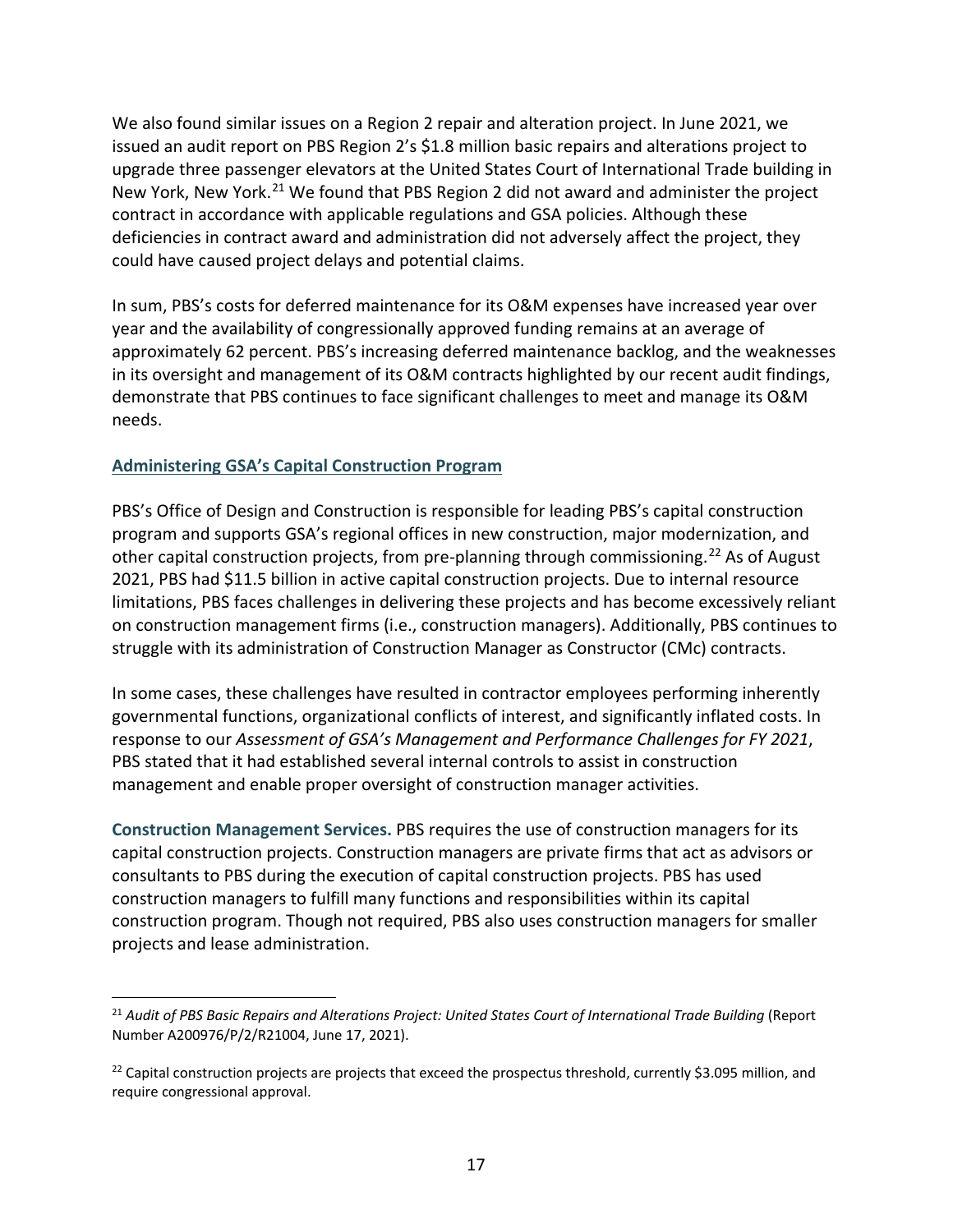In a recent audit of PBS's use of construction management services, we found that PBS has become excessively reliant on construction managers.[23](#page-18-0) PBS has frequently allowed construction managers to perform inherently governmental functions that are reserved for federal employees, including developing independent government estimates, assessing contractor proposals on source selection boards, negotiating contracts, and accepting project deliverables. Further, PBS has allowed construction managers to access sensitive information, including competitors' proprietary information and government data, without mitigating conflicts of interest or ensuring data security.

Given PBS's sizeable construction workload, PBS relies on contractor staffing and expertise to supplement its internal staffing resources and manage its capital construction projects. However, PBS must ensure that sufficient controls are in place and followed to prevent construction managers from performing inherently governmental functions and that steps are taken to eliminate or mitigate potential conflicts of interest. PBS must also focus on hiring and retaining staff with the necessary skills to perform critical functions, especially given the number of PBS employees in mission-critical roles who will be retirement-eligible in the near future.

**Construction Manager as Constructor Contracts.** The CMc is a project delivery method that PBS often uses for its capital construction projects. Using this method, PBS first awards a design contract to an architect-engineering firm. During the design phase, PBS awards a CMc contract to a general contractor for design phase services, including cost estimating and constructability reviews. The contract includes an option for construction services, which may be exercised once design is complete. This option requires the contractor to construct the project on time and within a competitively bid guaranteed maximum price.

 FAR and General Services Administration Acquisition Regulation (GSAR) class deviation. On PBS used the CMc project delivery method extensively for its American Reinvestment and Recovery Act new construction and major modernization projects. During our oversight of PBS's American Reinvestment and Recovery Act projects, we observed a number of issues with PBS's award and administration of these contracts. To address these issues, PBS issued *Policy and Procedures for using the Construction Manager as Constructor Project Delivery Method* on February 8, 2011. This guidance remained in effect until October 18, 2018, when GSA issued a January 21, 2020, the GSAR was amended to formally adopt this CMc policy. The updated GSAR provides centralized guidance to ensure consistent application of CMc construction project principles.

Despite the 2011 CMc policy and subsequent class deviation and GSAR policy, PBS continues to have problems using the CMc methodology. This is particularly evident in PBS's CMc contract pricing and project accounting. For example, PBS is not always performing a required independent review of CMc contractor accounting systems prior to incurring construction costs;

 $\overline{a}$ 

<span id="page-18-0"></span><sup>&</sup>lt;sup>23</sup> Audit of the GSA Public Buildings Service's Use of Construction Management Services (Report Number A150028/P/4/R20009, September 4, 2020).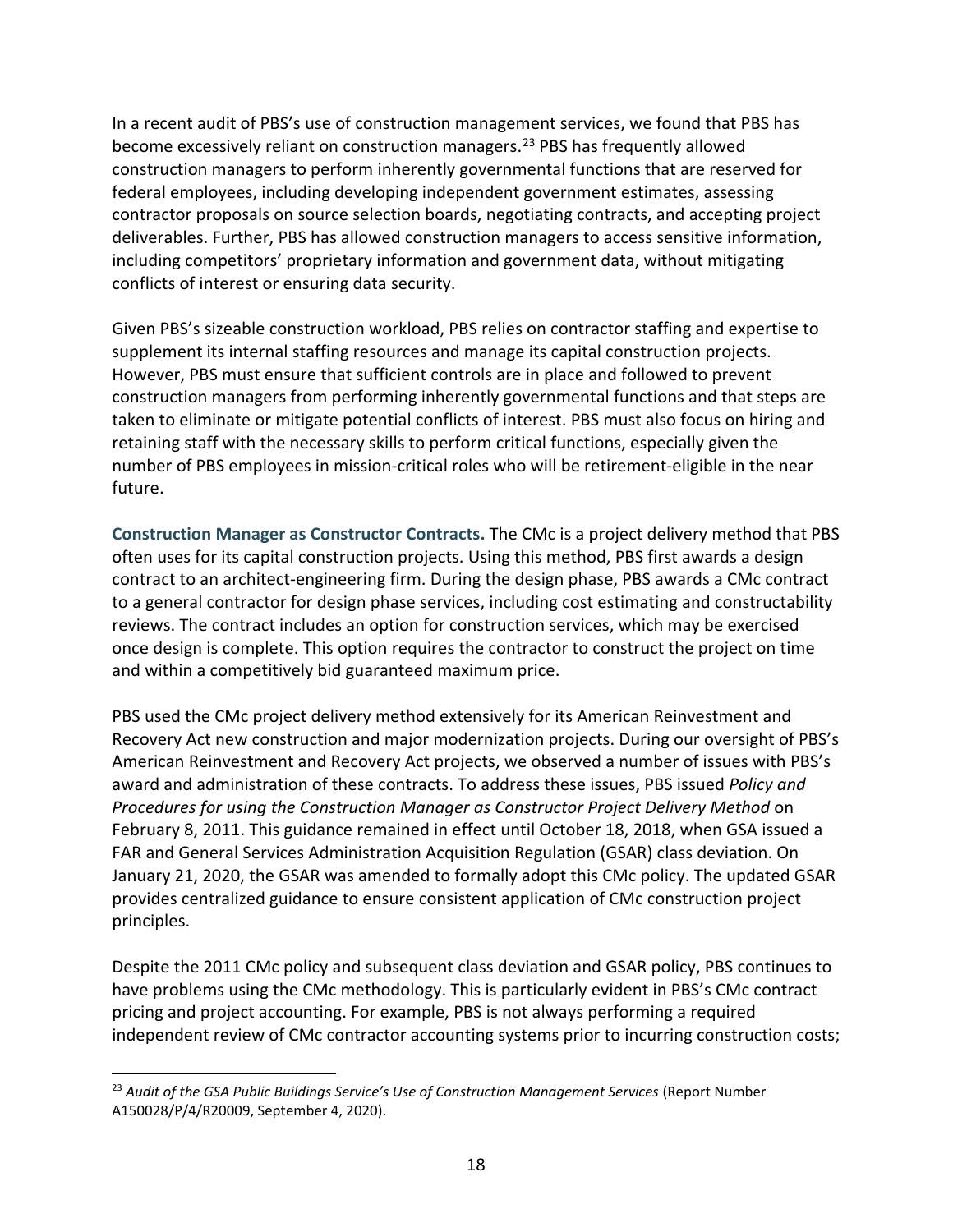therefore, PBS cannot ensure that project costs are accounted for and allocated appropriately. Further, PBS has converted construction options to firm-fixed prices prior to design completion, and has erroneously changed guaranteed maximum prices with contract modifications. These contract administration challenges have resulted in significant increases to project costs, and must be addressed to avoid overpayment on current and future CMc contracts.

# **Ensuring Effective Management of Energy Savings Performance Contracts and Utility Energy Service Contracts**

Between December 2010 and June 2021, PBS awarded over \$2.3 billion in ESPCs and Utility Energy Service Contracts (UESCs). However, ESPCs and UESCs are high-risk areas, with highdollar contract values and long-term financial commitments. Without effective management, PBS may not realize the savings needed to fund these contracts.

 federal agency and a utility company for energy management services, including energy and Under an ESPC, the government contracts with an energy service company to install energysaving upgrades to buildings and pays the energy service company from the energy savings generated by the upgrades. An ESPC can last for up to 25 years. A UESC is a contract between a water efficiency improvements. The utility company pays most or all of the upfront costs, and the government repays the utility company through utility savings, appropriated funds, or a combination of the two. UESCs can also last up to 25 years.

 long-term financing for the project. As a result, the realized savings from the projects must be In general, the cost of ESPCs and UESCs are greater than an upfront purchase because of the sufficient to fund the payments to the contractors; otherwise the benefit of using the ESPC or UESC is lost.

 and water-consuming equipment are generally allowable in ESPCs. PBS officials stated they However, PBS Facilities Management Service Program officials have previously expressed their concern that actual ESPC savings may fall short of the expected savings calculated at the beginning of the contract. In addition, they said it is a challenge to determine when it is appropriate to include O&M costs in the contracts. O&M and other energy-related cost savings, defined as reductions in expenses (other than energy cost savings) that are related to energycentralized the ESPC program within the Office of Facilities Management in 2018 and hoped that would reduce the number of issues with the contracts.

These concerns, coupled with the complex nature of ESPC contracts, demand robust management oversight. Nonetheless, we continue to find issues with PBS's management of ESPC contracts, as noted below.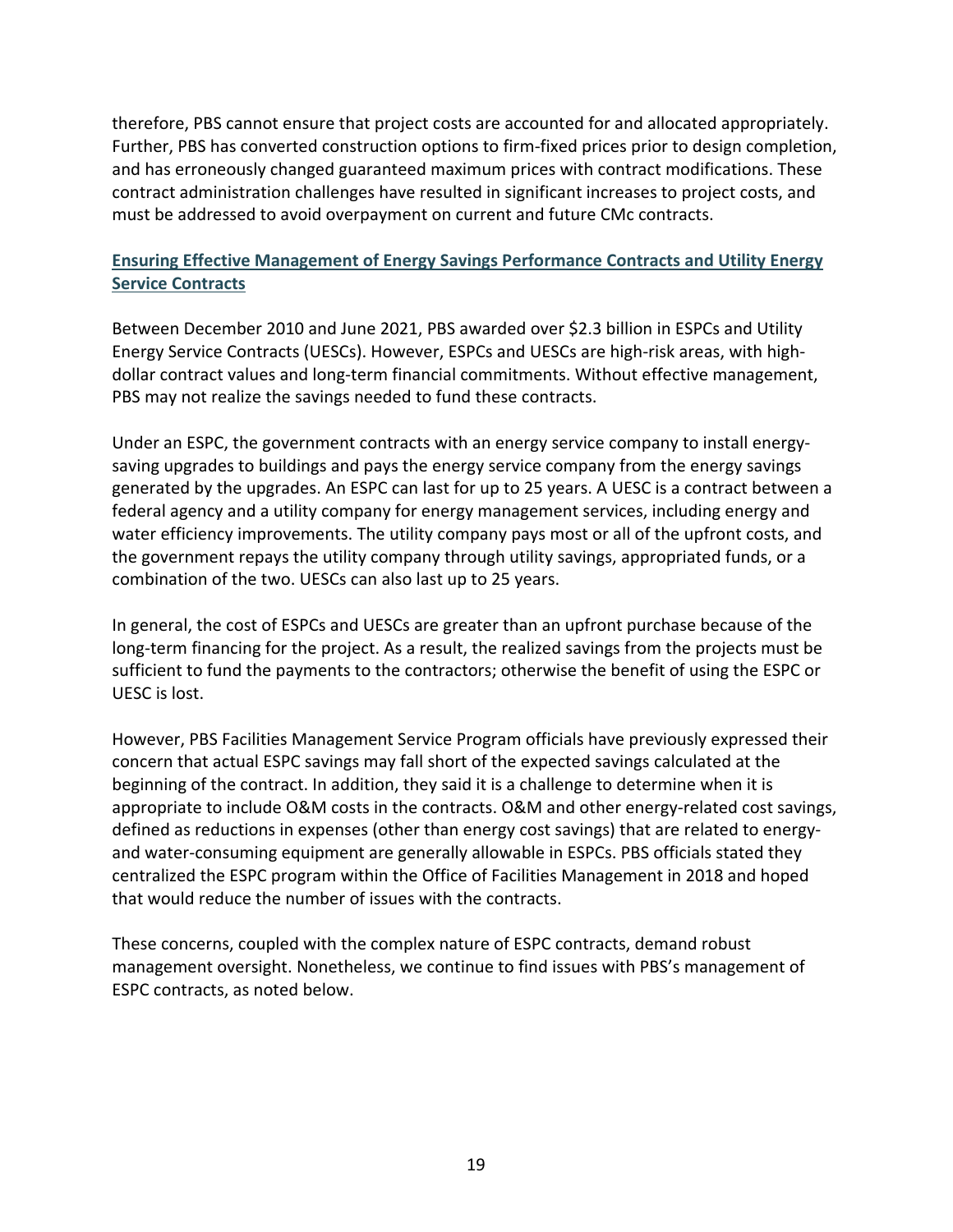In a March 2020 audit of ESPCs, we identified a number of challenges.<sup>24</sup> We found that PBS:

- Did not realize enough energy savings to fully fund payments for the projects;
- Could not demonstrate that projects were meeting their O&M savings;
- Did not provide effective oversight of the accuracy of energy savings;
- Did not ensure the completeness of contract files and did not complete contractor performance assessments in accordance with the FAR; and
- Did not oversee the administration of ESPC projects after award.

 Our May 2021 audit of contracting issues at FDA's White Oak campus in PBS NCR noted additional challenges. $25$  Among other things, we found that:

- PBS is not enforcing requirements of the ESPC task order. As a result, PBS has no assurance that the contract is achieving the guaranteed cost savings needed to fund the \$1.2 billion contract and is planning to pay for repairs that are the contractor's responsibility; and
- Due to mismanagement and lack of oversight of the after-hours O&M services, PBS is charging FDA for overpriced services that are not being provided.

 competition, potentially limiting the energy savings. Finally, there is no statutory requirement Likewise, UESCs also present a number of challenges for PBS. One of the primary risks involved with UESCs is the limited number of utility companies available to compete for such contracts. Further, UESCs may be awarded as sole-source contracts. These circumstances lead to limited for annual measurement and verification of the energy, water, or cost savings, or a contractual guarantee of those savings. With no mandated savings guarantee, the cost effectiveness of the UESC must be carefully established and maintained.

Due to the lack of competition and use of sole-source contracts, PBS is vulnerable to paying a high cost for these projects. In addition, because UESCs are not mandated to guarantee savings upon project completion, upfront costs to execute UESC projects may not be offset by the longterm savings. PBS has spent time and energy establishing UESCs and has instituted a memorandum of understanding with GSA's Acquisition Management Division designed to improve oversight of these contracts. Nonetheless, PBS must ensure that sufficient controls are in place to ensure that risks are addressed and mitigated.

 In response to our identification of ESPCs and UESCs as management challenges in our *Assessment of GSA's Management and Performance Challenges for FY 2021*, PBS noted corrective actions it has taken to address this challenge. For example, PBS stated that in January

<span id="page-20-0"></span> $\overline{\phantom{a}}$  <sup>24</sup>*PBS's \$1.7 Billion Energy Savings Performance Contracts Are Not Achieving Energy and Cost Savings Due to Inadequate Oversight* (Report Number A180017/P/5/R20004, March 27, 2020).

<span id="page-20-1"></span> <sup>25</sup>*PBS's National Capital Region is Failing to Adequately Manage and Oversee the Building Services Contracts at the FDA's White Oak Campus* (Report Number A190021/P/5/R21003, May 17, 2021).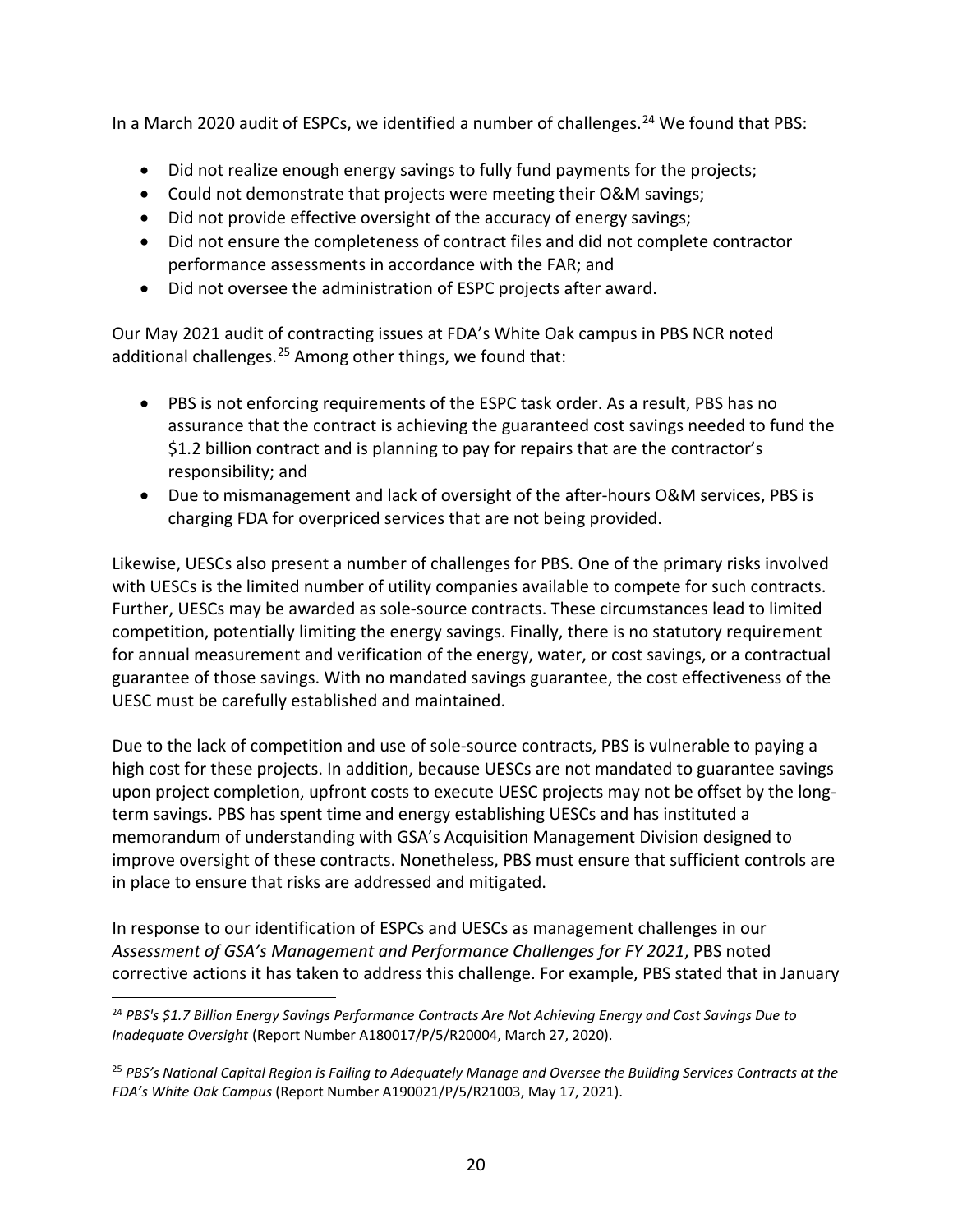2018, it issued a memorandum addressing O&M savings and inadequate witnessing.<sup>26</sup> PBS also stated that it is identifying and recovering savings shortfalls, setting up processes to ensure that ESPC contract files include key documentation, and completing guidance for annual savings evaluations on ESPCs. Finally, PBS stated that it is also in the process of strengthening guidance and controls for UESCs.

 continue to find issues with PBS's administration of ESPC contracts. PBS officials should ensure Notwithstanding PBS's actions taken to address deficiencies in ESPC contracting, our audits that the award and administration of these unique contract vehicles realize the contracted energy and cost savings; otherwise, these projects will increase PBS's costs instead of providing the savings needed to fund the projects.

# **Challenge 5: Managing Agency Cybersecurity Risks**

 Like all federal agencies, GSA is dependent upon IT to fulfill its mission. However, as cyber threats continue to emerge, sensitive government information and systems must be adequately secured to safeguard against internal and external threats that could compromise critical information and systems. GSA is not immune to these threats. Accordingly, GSA is challenged in effectively monitoring and efficiently identifying and responding to cyber threats against Agency systems and data. GSA will have to continuously identify technical solutions and implement controls to mitigate such threats as bad actors find new ways to penetrate and navigate government networks and systems undetected.

# **Controlling Access to GSA Systems and Sensitive Information**

In our *Assessment of GSA's Management and Performance Challenges* for FYs 2020 and 2021, we reported on threats to sensitive information maintained by GSA. As this threat remains, there is an increased need for GSA to control access to sensitive information available on its network and maintained in GSA-owned systems. Sensitive information collected and maintained on GSA's network and within systems include the following categories:

- Personally identifiable information, such as social security numbers, employmentsensitive information, and security clearance forms;
- prices paid; and • Procurement-sensitive information, such as information related to bidding and
- Controlled unclassified information, such as sensitive building information, financial, legal, contractual, and other sensitive information that is not classified.

Recent reports issued by our office demonstrate the importance of controlling access to GSA systems to protect this sensitive information. For example, in February 2021, we issued an audit report on GSA's Insider Threat Program (ITP), an Agency-wide program established to

<span id="page-21-0"></span> $\overline{a}$  26 PBS memorandum titled *Operational Guidance and Instructions Outlining Roles, Responsibilities, Administration and Reporting Requirements for Energy Savings Performance Contracts.*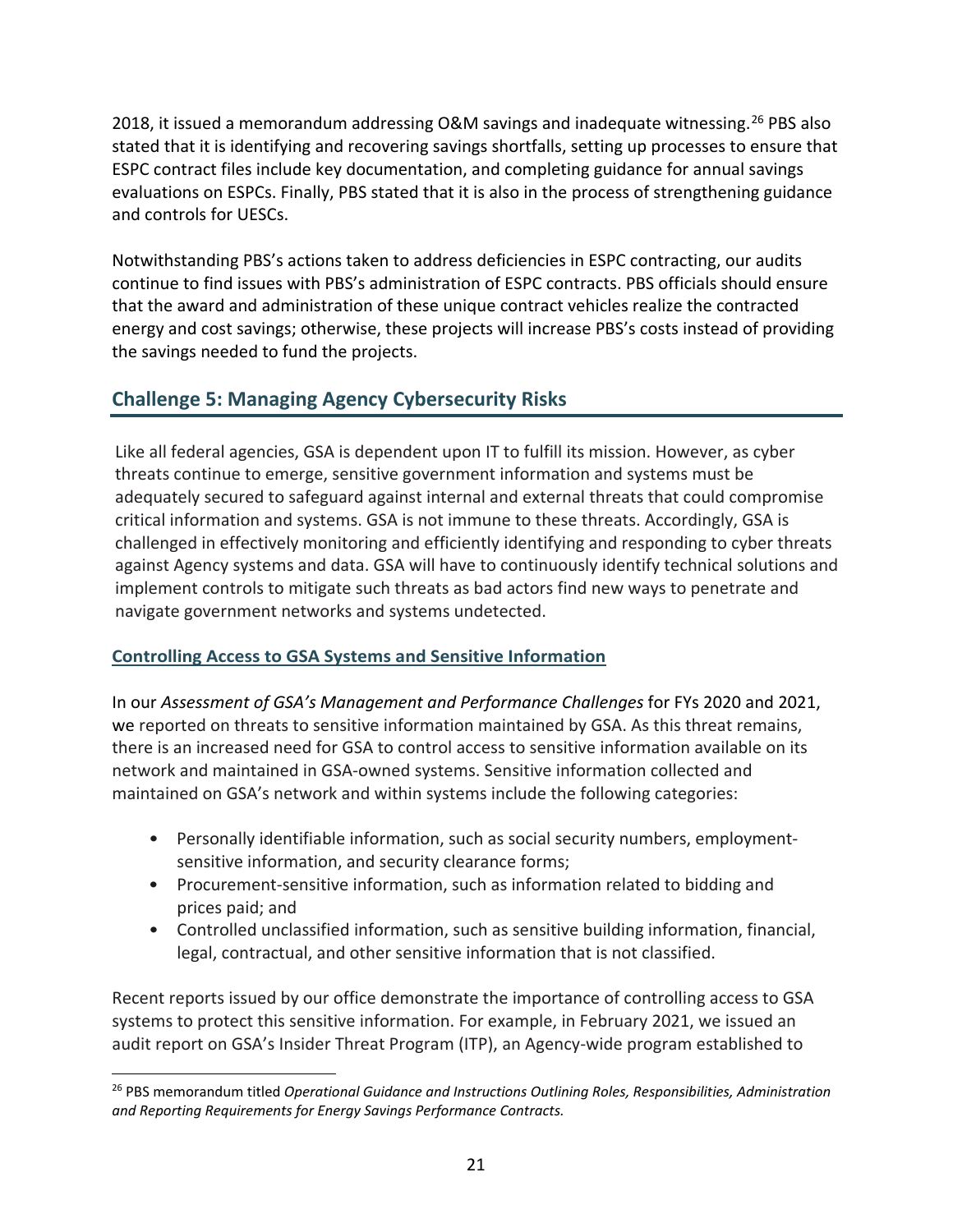protect all GSA personnel, facilities, and automated systems with classified and controlled unclassified information from insider threats.[27](#page-22-0) An insider threat involves employees using their authorized access, intentionally or unintentionally, to cause harm to an organization. These threats include espionage, terrorism, unauthorized disclosure of information, workplace violence, or the loss or degradation of Agency resources or capabilities.

 because it does not consistently deactivate their IT accounts and recover and destroy PIV cards We found that GSA's ITP does not effectively monitor insider threat risks relating to separated and terminated employees. GSA faces heightened insider threat risks from these employees within required time frames. As a result, GSA information is vulnerable to theft or loss. Further, deficiencies in GSA's ITP create gaps that can be exploited in other ways to undermine GSA's ability to effectively carry out its operations.

 migrating to a new human resource system, HR Links. We found that GSA did not adequately In another example, we reported on the inadequate management of risks associated with GSA test HR Links or fully address problems identified during system testing. As a result, the system was deployed with a series of significant weaknesses that resulted in exposures of sensitive information—including personally identifiable information—and inappropriate access. [28](#page-22-1)

 system security vulnerabilities were remediated within the required time frame. As a result, USAccess operated in violation of GSA IT security policy for more than a year. Finally, in September 2021, we issued a report that identified deficiencies in GSA's administration of the USAccess Program.<sup>29</sup> USAccess is a high-impact, mission-critical system used to manage federal and contractor employee credentials. As of July 2020, the system contained access rights and personally identifiable information, including social security numbers and dates of birth, associated with approximately 600,000 active PIV cards and credentials. Although the sensitive information maintained in USAccess demands strong system controls, we found that GSA placed this information at risk by failing to ensure that

 above, GSA must continue to strengthen its monitoring of access to Agency systems and data Insufficient controls can result in the theft or loss of sensitive information, damage to facilities, and exposure of personnel to actual or threatened harm. As demonstrated in the examples to protect against the intentional or unintentional release of sensitive information from insider threats. Additionally, ensuring the implementation of appropriate management, operational, and technical security controls to manage and mitigate threats to GSA's systems

<span id="page-22-0"></span> $\overline{\phantom{a}}$  <sup>27</sup>*Audit of GSA's Insider Threat Program* (Report Number A190016/I/T/F21002, February 17, 2021).

<span id="page-22-1"></span><sup>&</sup>lt;sup>28</sup> Audit of the Migration of Legacy GSA Human Resource Systems to HR Links (Report Number A190056/C/T/F21004, July 16, 2021).

<span id="page-22-2"></span> <sup>29</sup>*FAS's Inadequate Oversight of Contractual and Security Requirements Places the USAccess Program at Risk*  (Report Number A190067/Q/T/P21003, September 24, 2021).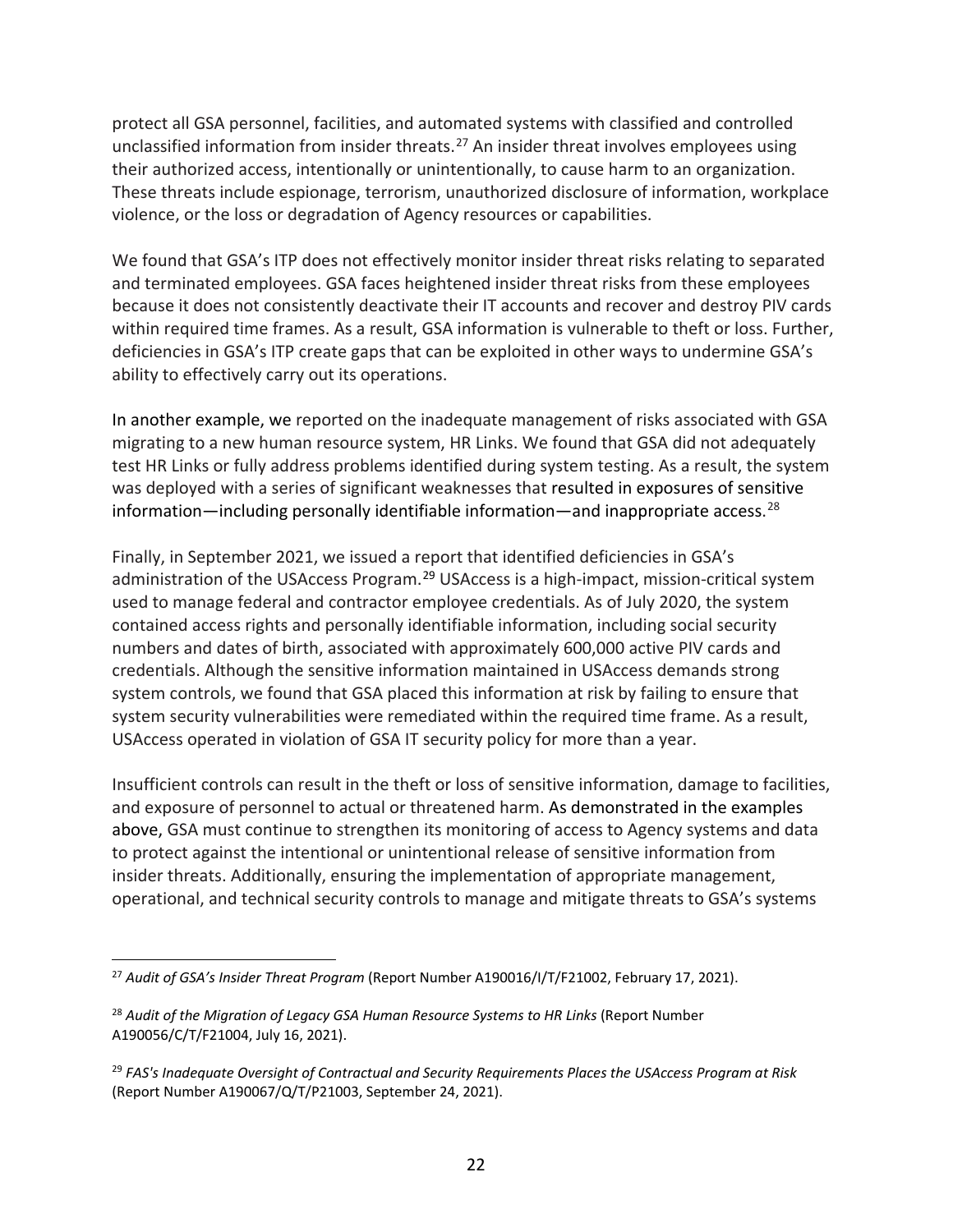and data could prevent a sensitive information breach or disruption to organizational operations.

# **Prioritizing Cyber Supply Chain Risk Management**

 subject Agency assets and resources to supply chain risks. Supply chain risk is defined as the risk To comply with the requirements of Section 889 of the FY 2019 NDAA,<sup>[30](#page-23-0)</sup> GSA must ensure that it is not procuring restricted products and services to support internal operations that could that any person may sabotage, maliciously introduce unwanted function, extract data, or otherwise manipulate the design, integrity, manufacturing, production, distribution, installation, operation, maintenance, disposition, or retirement of a product or service so as to surveil, deny, disrupt, or otherwise manipulate its function, use, or operation. $31$ 

In December 2020, a foreign adversary used a sophisticated supply chain vulnerability to corrupt a security patch for SolarWinds, a network management software. This vulnerability allowed hackers to infiltrate federal agency networks undetected, demonstrating how susceptible the software supply chain is to tampering by bad actors. It also identified a pressing need for agencies to incorporate cyber supply chain risk management practices into their operations. These practices involve continuously identifying, assessing, and mitigating the risks associated with suppliers of hardware, software, firmware, networks, systems, and services that support agency operations.

 practices, and technical tools in place to rigorously evaluate the security of the IT products and Cyberattacks are continuing to increase in number and sophistication, resulting in significant operational disruptions, reputational damage, and financial costs to affected organizations. GSA will be challenged to ensure that it has sufficient and effective contractual requirements, services it procures and implements within the Agency's infrastructure.

# **Challenge 6: Safeguarding Federal Facilities and Providing a Secure Work Environment**

 GSA plays a significant role in providing a safe, healthy, and secure environment for federal compliance with safety and health requirements as mandated by Executive Order 12196, Regulations, Title 29, Section 1960, Subpart E, *General Services Administration and Other*  employees and visitors at over 8,800 federally owned and leased facilities nationwide. Part of GSA's responsibility is implementing its PBS Facility Safety and Health program to ensure *Occupational safety and health programs for Federal employees*; and Code of Federal *Federal Agencies*. Additionally, in accordance with a September 2018 memorandum of

l

<span id="page-23-1"></span><span id="page-23-0"></span> $30$  Section 889 of the FY 2019 NDAA prohibits executive agencies from purchasing restricted products and services in an effort to better manage supply chain risks and reduce threats to key U.S. supply chains by foreign adversaries.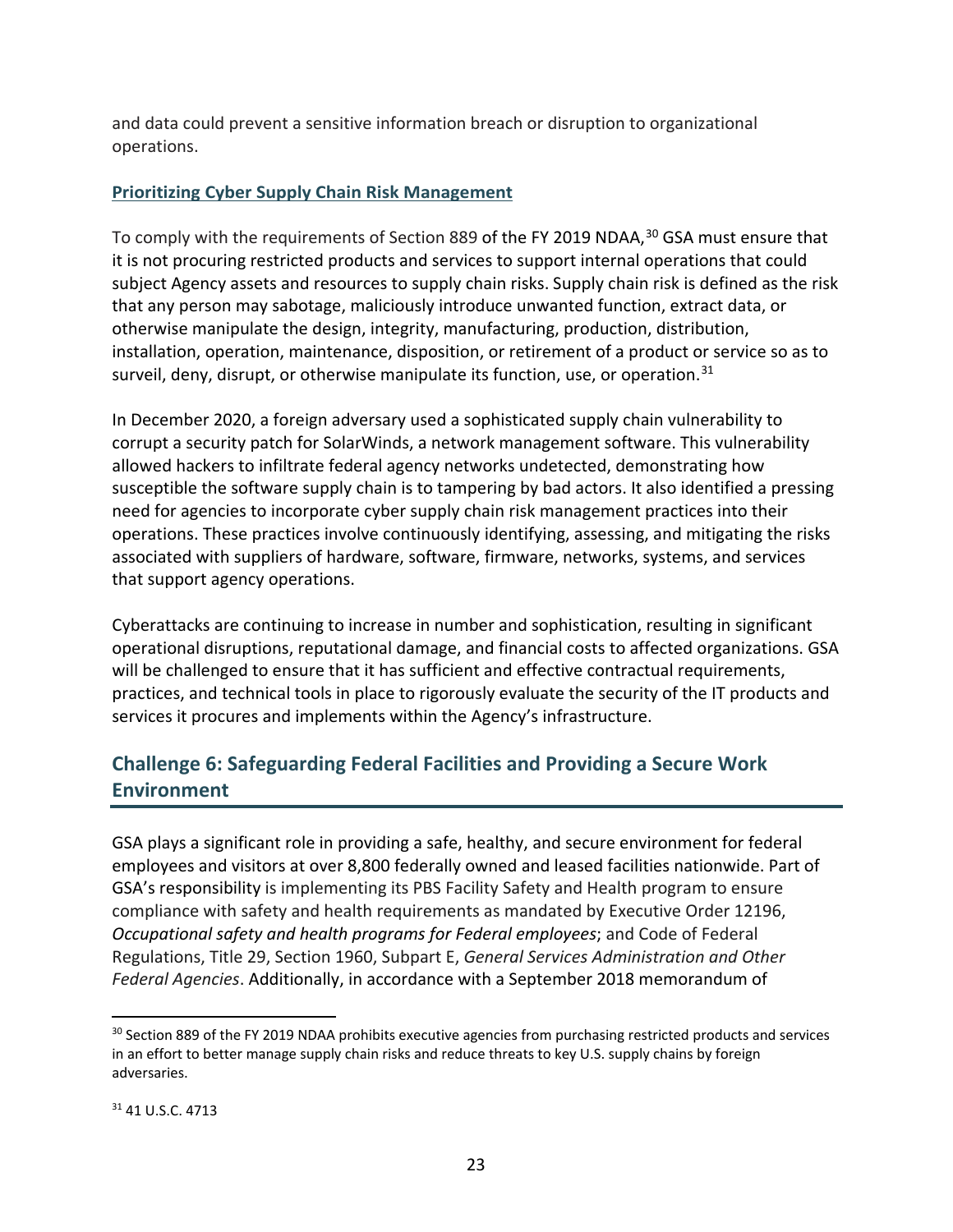agreement with the U.S. Department of Homeland Security, GSA is responsible for the installation, maintenance, and repair of approved security fixtures (including physical access control systems).

 However, our reports demonstrate an ongoing need for GSA management to pay attention to the safety and security of federal facilities. In particular, recent audits and inspections have found problems with GSA's management of access cards and enforcement of security protocols, as discussed below.

## **GSA's Management of Access Cards**

 GSA's management and oversight of access cards raises significant security concerns because the cards can be used to gain unauthorized access to GSA buildings and information systems, placing GSA personnel, federal property, and data at risk.

In a November 2020 report, we found that GSA is mismanaging PIV cards issued to contract employees.<sup>32</sup> As a result, GSA was unable to account for approximately 15,000 PIV cards issued to contract employees. In addition, GSA failed to collect over half of the 445 PIV cards from contract employees who failed their background checks. We found that GSA's management of PIV cards for contract employees was impaired because it:

- Uses unreliable data to track and monitor PIV cards, which limits its ability to properly account for the cards;
- Does not have formal procedures for recovering PIV cards from contract employees, forcing GSA personnel to use a patchwork of inconsistent and largely ineffective methods for recovering the cards; and
- Has not implemented the oversight needed to ensure all PIV cards are recovered from contract employees.

# **GSA's Enforcement of Security Protocols**

Our reports also demonstrate an ongoing need for GSA management's attention to the safety and security of federal facilities.

In a September 2021 inspection report, we found pervasive deficiencies in site security and security operations and administration at a high-risk GSA building.<sup>[33](#page-24-1)</sup> These deficiencies included:

<span id="page-24-0"></span> $\overline{\phantom{a}}$ <sup>32</sup> GSA's Mismanagement of Contract Employee Access Cards Places GSA Personnel, Federal Property, and Data at *Risk* (Report Number A190085/A/6/F21001, November 4, 2020).

<span id="page-24-1"></span><sup>&</sup>lt;sup>33</sup> Unrestricted Summary: Facility Inspection of a High-Risk GSA Building (Report Number JE21-003, September 30, 2021).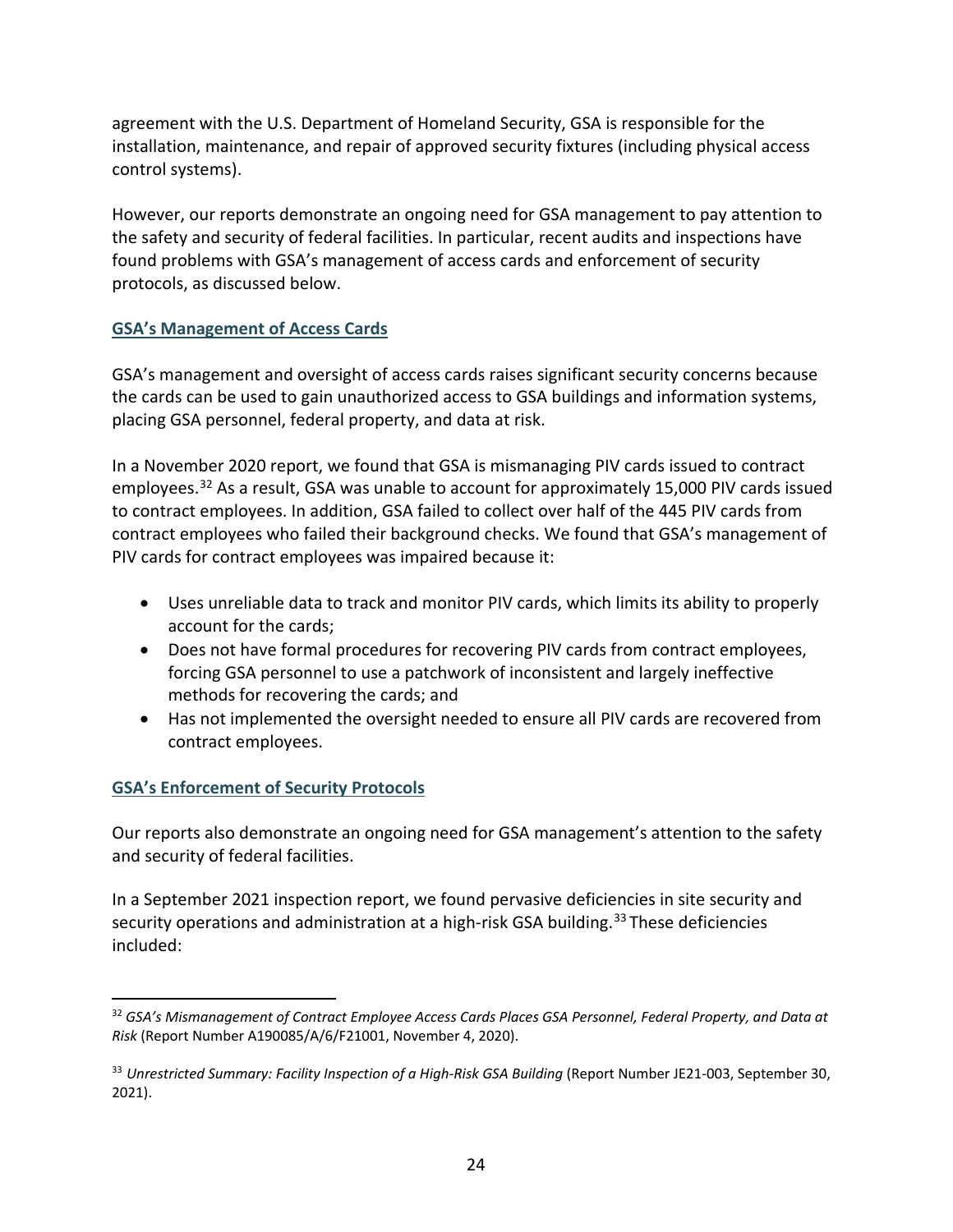- Significant problems with the closed circuit camera surveillance and intrusion detection systems;
- Lax enforcement of physical security requirements and parking restrictions;
- Unsecured restricted areas;
- A contract employee living in the building unbeknownst to the security guards on duty;
- Prohibited substances on site;
- Suspected on-duty marijuana use by a contract employee;
- Inaccessible hazardous waste cleanup materials; and
- A faulty occupant emergency plan.

Some of these issues, such as the problems with the closed circuit cameras and intrusion detection systems, are long-standing. The pervasive deficiencies found in our inspection compromise the security of the building, as well as the safety and security of its occupants, and expose the building, employees, and visitors to unnecessary risks.

In a January 2020 report, we identified significant security vulnerabilities at 11 child care centers in GSA-controlled facilities. [34](#page-25-0) We found that:

- Child care centers in GSA-controlled facilities did not meet the minimum security standards; and
- Many recommended security countermeasures were not implemented, leaving the child care centers vulnerable to a wide range of security threats.

The magnitude of GSA's responsibility in these areas, not only for GSA employees and contractors, but also for all occupants of GSA-managed facilities, is significant. Our continued findings related to safeguarding federal facilities and providing secure work environments demonstrate an ongoing need for GSA management's attention in these areas.

# **Challenge 7: Managing Presidential Initiatives**

One of the ways the President of the United States manages the operations of the executive branch of the federal government is through executive orders (EOs). Each new administration enacts EOs designed to promote its administrative objectives and initiatives. Since his inauguration in January 2021, President Biden's administration has issued multiple EOs that directly impact GSA, addressing areas such as fair contracting practices, purchase of Americanmade products, and environmental and sustainability policy. As described below, these EOs will require GSA to pivot quickly and refocus purchasing strategy, both within FAS and PBS. Strong controls and oversight over the responses to these initiatives are necessary to ensure that GSA is successful in achieving the intent of the EOs.

<span id="page-25-0"></span> $\overline{a}$ <sup>34</sup> Child Care Centers in GSA-Controlled Buildings Have Significant Security Vulnerabilities (Report Number A170119/P/6/R20001, January 30, 2020).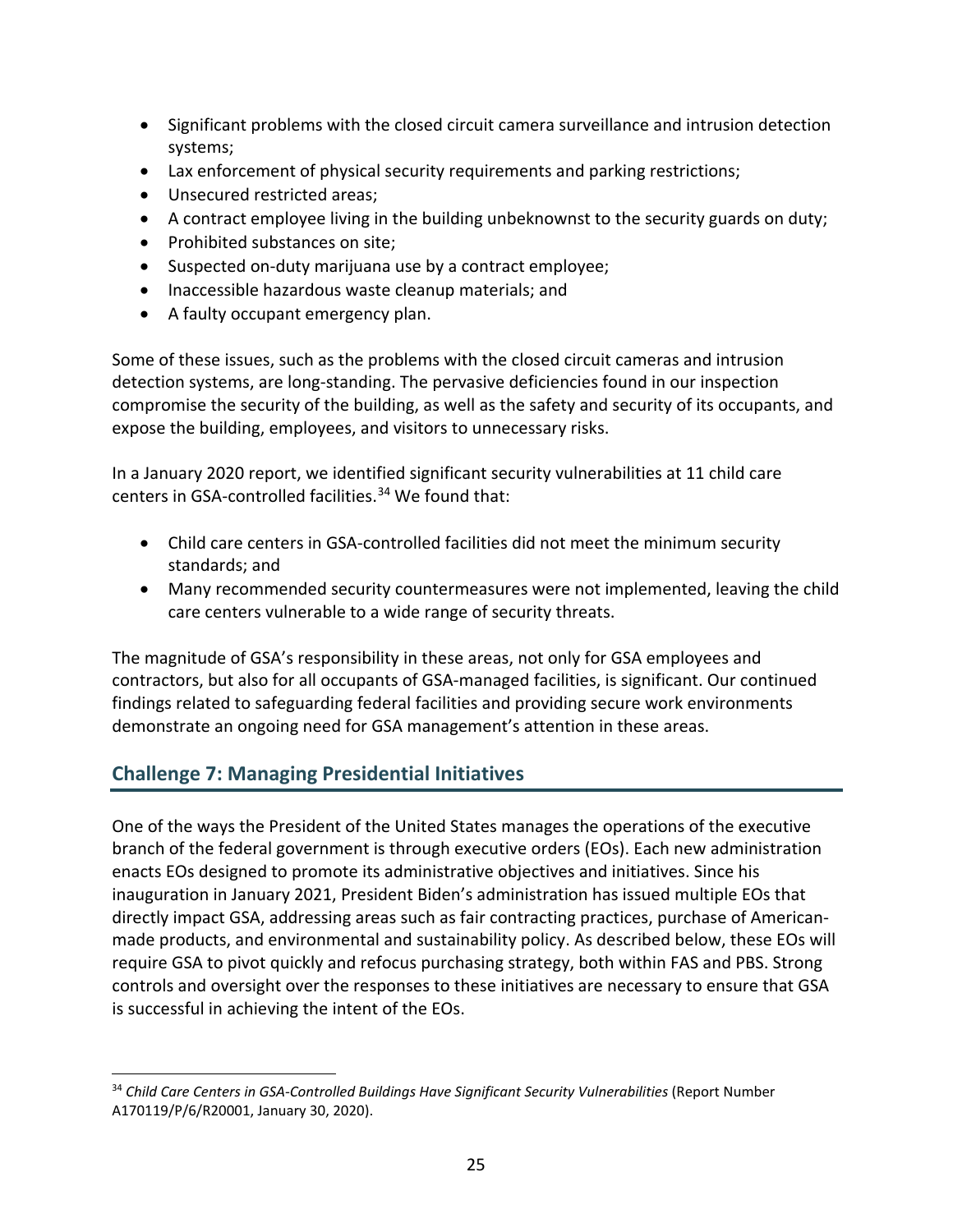• *EO 13985 – Advancing Racial Equity and Support for Underserved Communities Through*  should pursue a comprehensive approach to advancing equity for all." It requires *the Federal Government, January 20, 2021.* This EO states that "the Federal Government agencies, in consultation with OMB, to select and review their programs and policies to assess whether members of underserved communities face systemic barriers in accessing benefits and opportunities available through those policies and programs. Based on these reviews, the Director of OMB shall identify opportunities to promote equity in the budget that the President submits to Congress.

EO 13985 specifically identifies barriers faced by underserved communities in taking advantage of agency procurement and contracting opportunities as needing analysis. Because of its prominent role in procurement and contracting, GSA will be challenged in identifying those programs and policies that currently result in barriers to underserved communities and in removing those barriers. GSA will need to ensure that it addresses the appropriate programs and that the plan to remove barriers does not result in additional costs to the American taxpayer.

- *EO 14005 Ensuring the Future Is Made in All of America by All of America's Workers, January 25, 2021.* The intent of this EO is that the U.S. government should, whenever possible, procure goods, products, materials, and services from sources that will help American businesses compete in strategic industries and help America's workers thrive. The EO allows each agency's senior leadership to issue waivers. The order specifically requires GSA to develop a public website that includes all proposed waivers and whether those waivers have been granted, and to submit recommendations to the Made in America Director (an OMB position) to ensure procurements follow the order. GSA will be challenged to fulfill these responsibilities and ensure that guidelines for purchasing American-made products are followed.
- *EO 14008 Tackling the Climate Crisis at Home and Abroad, January 27, 2021.* The overall purpose of this EO is to work toward a safe global temperature, increased States Postal Service." Further, the plan also aims to "ensure that the United States climate resilience, and a pathway toward low greenhouse gas emissions and climate-resilient development. The EO states that this plan should use all available procurement authorities to achieve or facilitate "clean and zero-emission vehicles for Federal, State, local, and Tribal government fleets, including vehicles of the United retains the union jobs integral to and involved in running and maintaining clean and zero-emission fleets, while spurring the creation of union jobs in the manufacture of those new vehicles."

GSA's Office of Fleet Management provides the mandatory source for all non-tactical vehicle purchases and provides full-service, end-to-end, life cycle management of over 215,000 vehicle assets. That office's responsibility for implementation of this EO could be enormous. The electrification of the federal fleet comes with many challenges, including a lack of supply and limited variety of electric vehicles.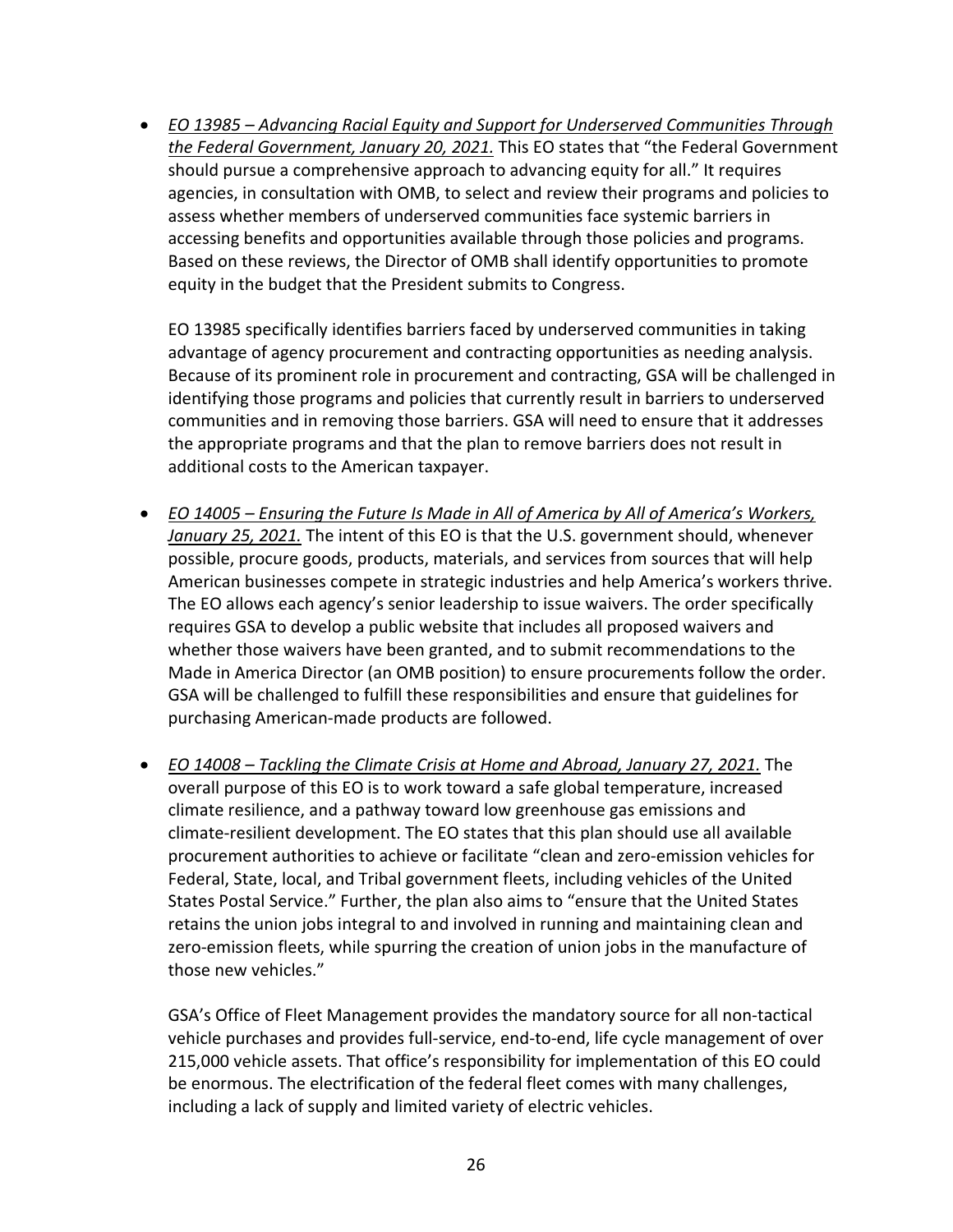Infrastructure could also pose challenges. As GSA expands the electric fleet, it will see increased demand for charging stations; however, not all federal buildings have the capability to provide the electricity needed to charge multiple vehicles. Further, the utility infrastructure might not be in place to handle the additional demand. Finally, strong controls need to be in place over additional purchases of vehicles to ensure that GSA is purchasing the needed vehicles at a reasonable cost. GSA must overcome these challenges to meet the goal of the EO and protect taxpayer dollars.

Further, prior audit work has shown that GSA is challenged with follow-through on sustainability and greening initiatives. For example, in July 2020, we reported that PBS did not effectively manage its green roof inventory.<sup>[35](#page-27-0)</sup> We found that PBS did not have a comprehensive maintenance strategy in place to protect its investment in green roofs. PBS did not ensure that all of its green roofs were maintained in accordance with internal guidance and industry standards. As a result, many green roofs were in poor condition. We also found that PBS did not educate staff on maintenance requirements for green roofs and did not consider green roof maintenance costs when planning to install a green roof. GSA will need to ensure that any climate initiatives, including fleet electrification and installation of charging stations, are properly planned and managed.

The EOs discussed above directly impact GSA in multiple ways. GSA needs to be consistent in how it responds. For example, FAS representatives indicated that FAS contracting programs implement environmental EOs in different ways. FAS may implement these requirements at the master contract level for some programs while delegating this to the task order level for others. Given the inconsistency in implementation, opportunities may exist to improve compliance and reduce the environmental impacts of GSA contracting programs.

# **Challenge 8: Managing the Impact of COVID-19**

 $\overline{a}$ 

GSA faces significant challenges responding to the ongoing COVID-19 pandemic. As of October 6, 2021, there have been more than 235 million COVID-19 cases worldwide, including over 4.8 million attributed deaths. In the U.S., there have been more than 43.8 million cases and over 704,000 deaths. There have also been over 16,000 reports of suspected or confirmed COVID-19 cases in GSA-owned or leased facilities.

During a pandemic emergency, a primary GSA responsibility is to protect the health and safety of its employees, tenants, contractors, and visitors at its facilities. To do so effectively, PBS must monitor evolving Centers for Disease Control and Prevention (CDC), state, and local health department guidance, and ensure that it is adhered to at GSA-owned and leased facilities. PBS must be able to track suspected and confirmed COVID-19 cases in its facilities, provide timely

<span id="page-27-0"></span><sup>&</sup>lt;sup>35</sup> Audit of the Public Building Service's Green Roof Maintenance and Safety Practices (Report Number A180085/P/4/R20008, July 23, 2020).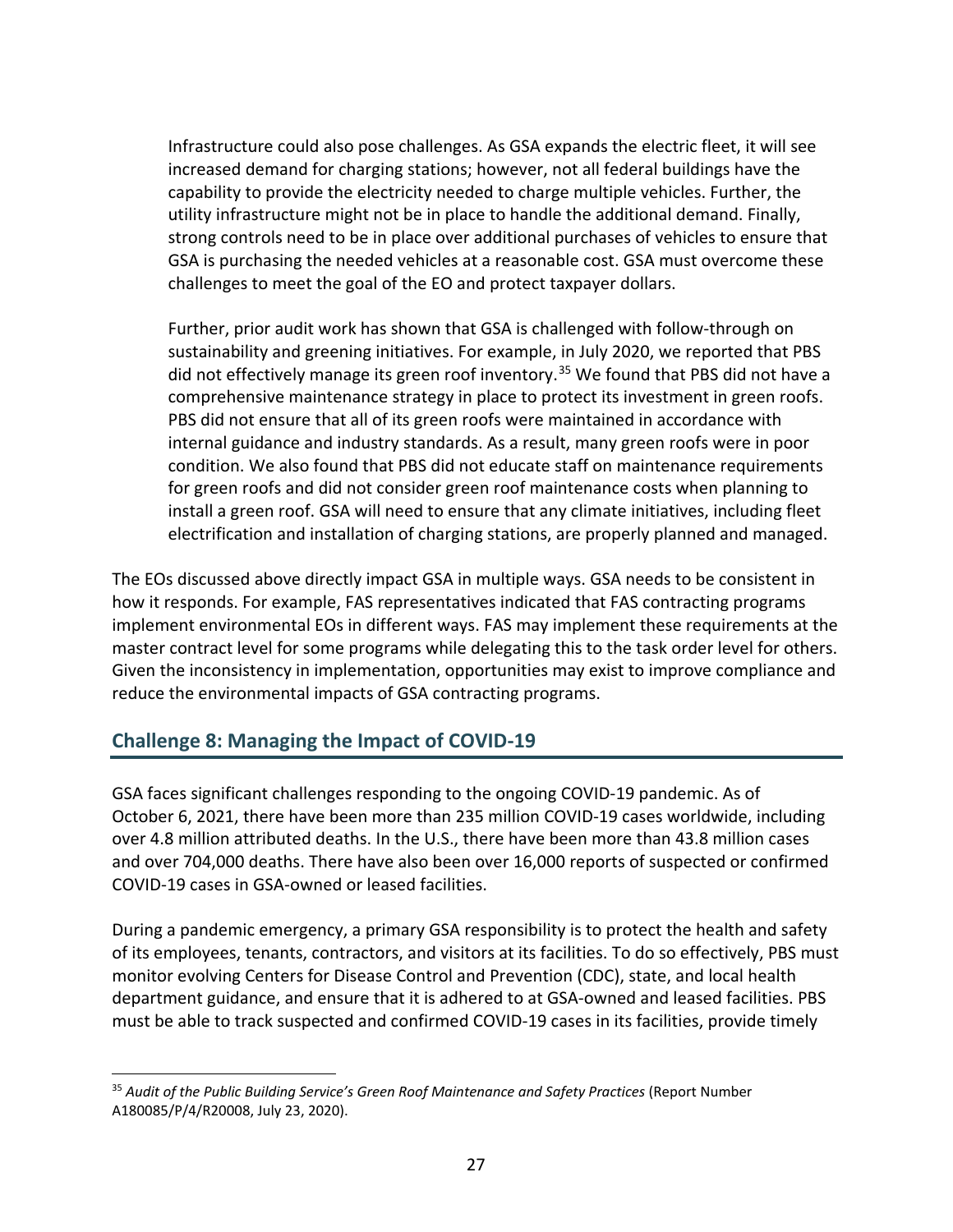notification to building occupants when there are COVID-19 incidents, and conduct timely disinfection and cleaning.

As GSA and tenant agencies begin to return to facilities, PBS must also ensure that heating, ventilation, and air conditioning (HVAC) systems are updated to increase ventilation and improve air filtration to minimize the spread of the virus. Further, PBS must ensure that potable water is available in facilities where decreased occupancy has increased the potential for water quality degradation. These critical responsibilities pose challenges for GSA.

## **Implementing Guidance for GSA Facilities to Return to Work**

Establishing consistent return-to-facility procedures while having to keep up with and implement constantly changing guidance will pose a challenge for GSA. As cities, states, and the federal government loosen restrictions and allow workers to return to office environments, GSA will need to ensure that it is able to provide a safe and secure work environment.

GSA must also ensure that its own guidance aligns with changing directives from the new administration and is consistently implemented across all its building inventory. Concurrently, GSA must continue to monitor the trend of reported COVID-19 cases, hospital capacity, and gating criteria tied to city, county, and state health department data across the nation.<sup>[36](#page-28-0)</sup> Despite this unprecedented level of monitoring and review, GSA needs to maintain its ability to make timely and accurate decisions.

The open-space floor plans in many of GSA's federal buildings may increase the risk of a COVID-19 outbreak among tenants. GSA has relied on office space designs based on open workspace and hoteling concepts to reduce overall space requirements. In many cases, these open-space designs may prevent GSA employees and tenants from observing social distancing requirements necessary to prevent the spread of COVID-19 and other viruses. As a result, GSA and tenant agencies will likely be prevented from returning employees to these offices at prepandemic levels. GSA, in close coordination with affected tenant agencies, will need to assess facilities with open-space floor plans and make the necessary adjustments to ensure compliance with all protocols necessary to combat the spread of COVID-19. Additionally, GSA will need to assess the effect of COVID-19 and future pandemics on the viability of open-space design concepts.

## **Effective Communication and Response for COVID-19 Incidents**

 $\overline{\phantom{a}}$ 

CDC's *Interim Guidance for Businesses and Employers to Plan and Respond to COVID-19* states that if an employee is confirmed to have COVID-19, employers should inform fellow employees of their possible exposure to COVID-19 in the workplace. PBS's *Notification Process for* 

<span id="page-28-0"></span><sup>&</sup>lt;sup>36</sup> Gating criteria are the data-driven conditions each region or state should satisfy before proceeding to a phased opening.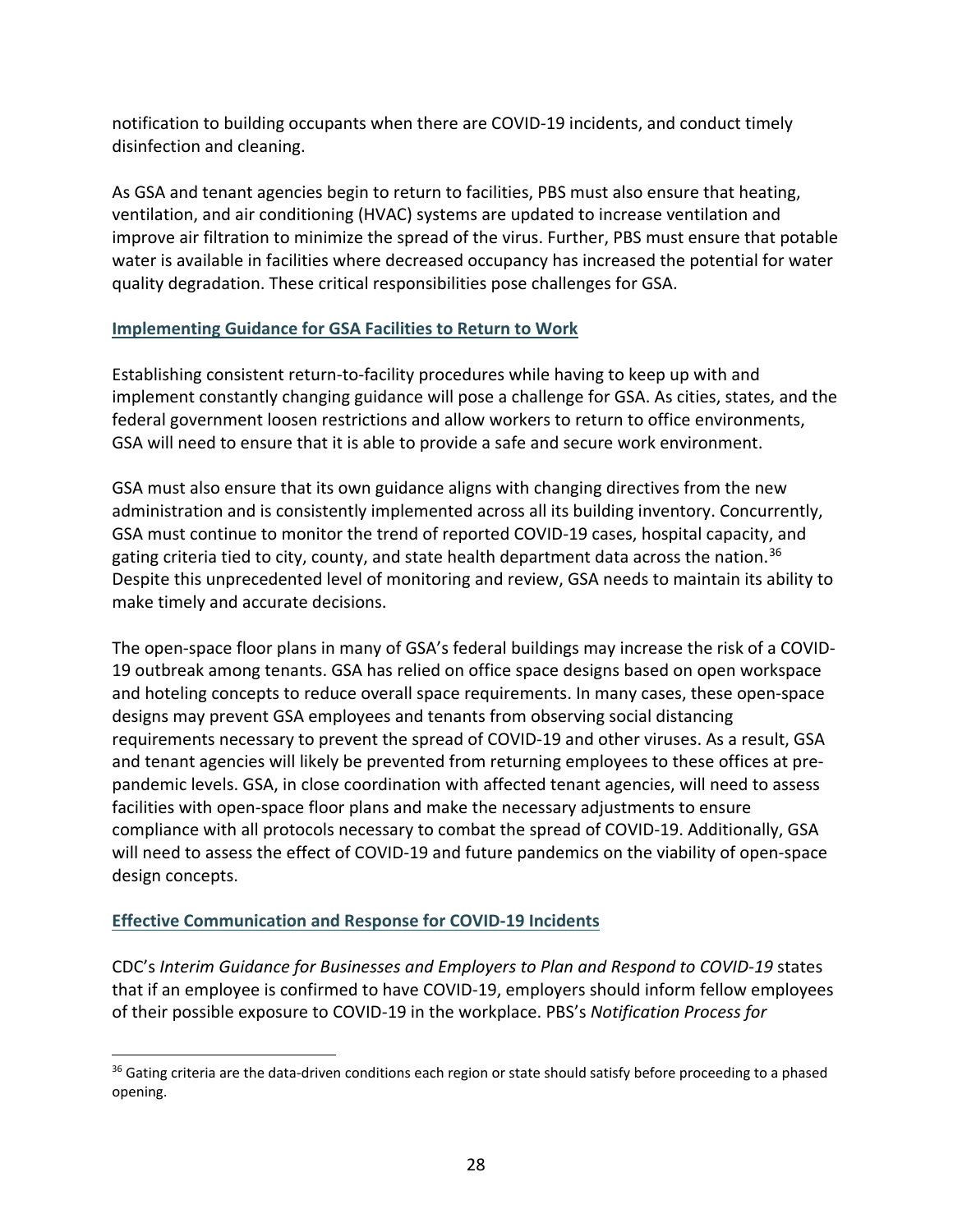*Suspected and Confirmed Cases of COVID-19* (notification process) states that all occupants and contractors in a GSA-controlled facility must be notified of COVID-19 incidents no later than 24 hours after the incident is first reported. However, timely reporting of confirmed COVID-19 cases to all who access buildings under GSA's custody and control has been a challenge for GSA.

Our recent audit work found that PBS did not always receive or provide timely notice of positive COVID-19 incidents in accordance with PBS's notification process.[37](#page-29-0) As a result, PBS could not take appropriate action to clean and disinfect affected spaces. Further, building occupants, contractors, and visitors may have unknowingly passed through space contaminated with COVID-19 and been at increased risk of exposure to and transmission of the disease.

GSA's *Communicable Disease Pandemic Plan* notes that in-person inspections of its owned or leased facilities would be impossible and imprudent, given the health and safety risks involved. Therefore, effectively administering cleaning contracts to ensure the health and safety of building occupants poses a challenge. GSA's pandemic plan states that it is important that PBS work with contractors to review, enhance, and modify as appropriate, contract quality control plans and PBS quality assurance surveillance plans to ensure that adequate safeguards provide for the delivery of safe, efficient, and effective custodial services.

PBS needs to ensure it follows GSA's *Communicable Disease Pandemic Plan*. In our recent audit work referenced above, we found issues with PBS's oversight of cleaning and disinfecting services. PBS did not always provide contractors with the correct scope of work to conduct detailed cleaning and disinfection services. Also, PBS did not implement consistent inspection and quality assurance procedures for COVID-19 custodial services.

## **Ventilation and Air Filtration**

l

The CDC's *COVID-19 Employer Information for Office Buildings,* updated on April 7, 2021, recommends that businesses and employers increase central air filtration by increasing air filtration as high as possible. To do so, businesses and employers should ensure that HVAC systems use air filters with a minimum efficiency reporting value (MERV) greater than or equal to MERV 13 because these filters are efficient at capturing airborne viruses.

GSA's *Guidance for COVID-19 HVAC Operations* indicates that many GSA buildings were designed to use MERV 13 filters. Thus, the guidance requires regional engineers and technicians to collect the design information for each air handler to: (1) determine the existing level of filtration and filter seals for each air handler and (2) determine what filter retrofits are possible.

However, GSA must ensure it can meet these standards. In a January 2020 audit, we raised concerns that HVAC systems in GSA-controlled buildings with child care centers lacked

<span id="page-29-0"></span><sup>&</sup>lt;sup>37</sup> PBS Did Not Always Follow CDC and Internal Guidance to Limit the Risk of COVID-19 Exposure (Report Number A201018-2/P/4/R21005, August 26, 2021).